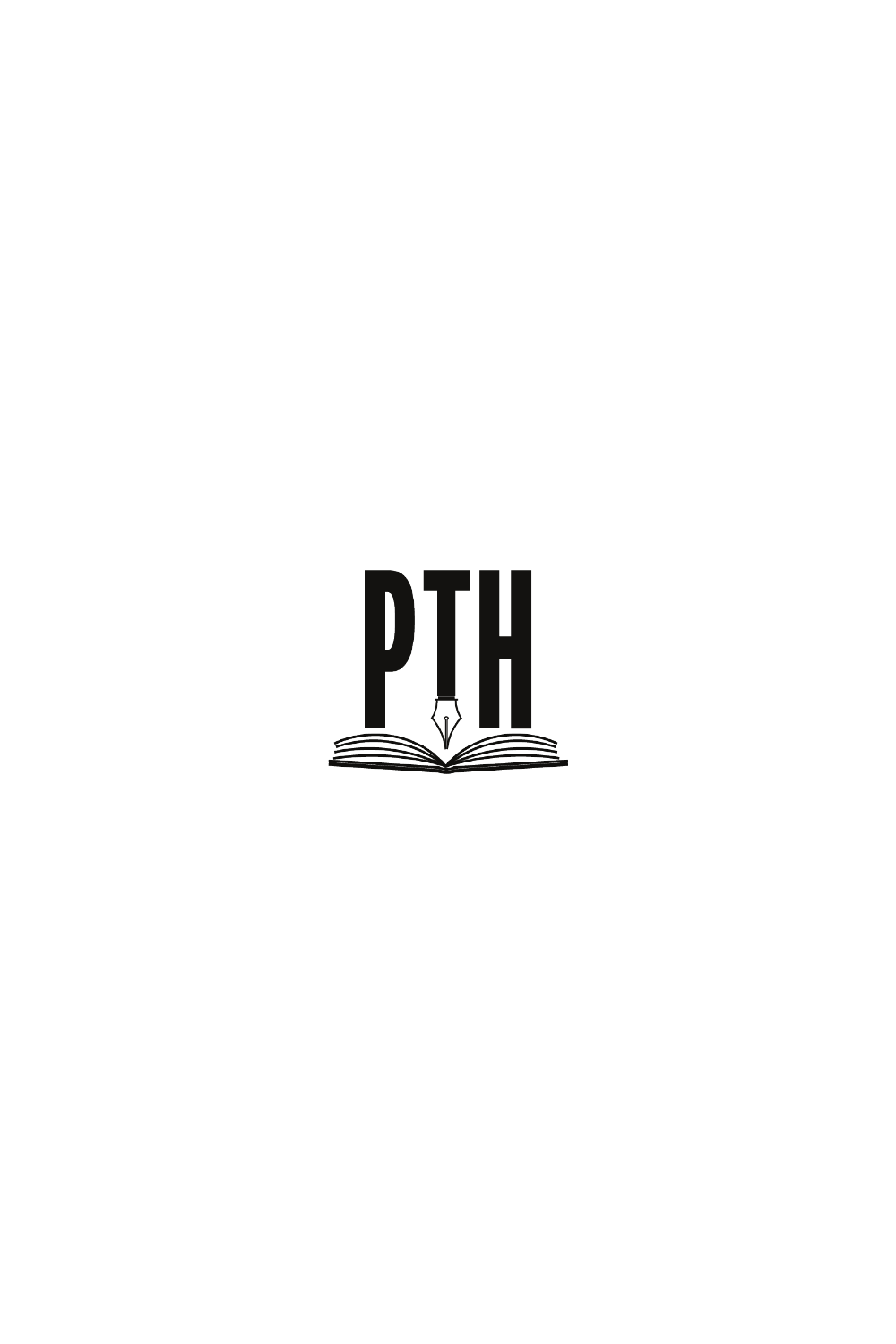## STILL, SILENT, AND STRONG

*Meditations for the Anxious Heart*

**Volume 1**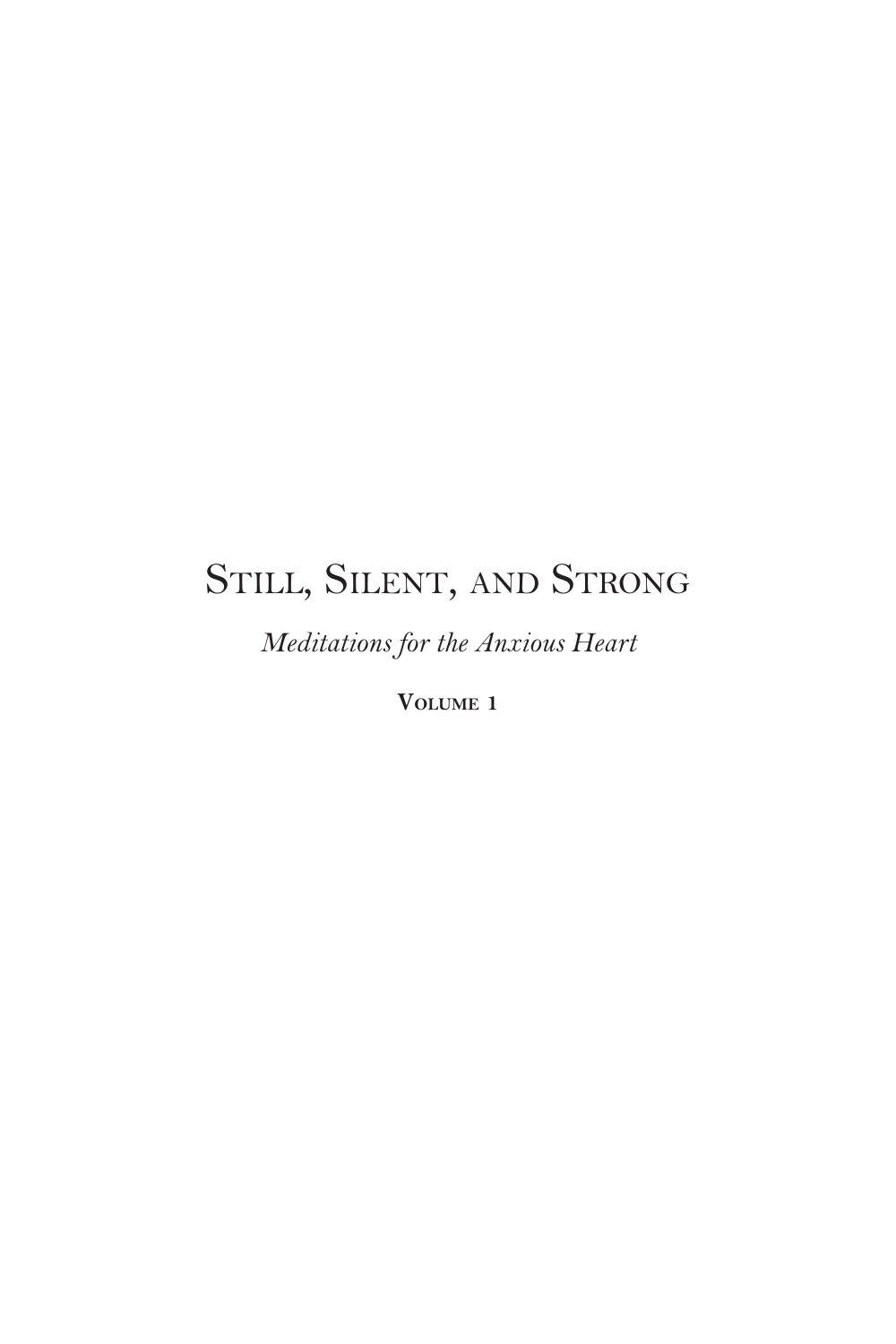### **Other Books by the Author**

- *• The Trinity, Language, and Human Behavior: A Reformed Exposition of the Language Theory of Kenneth L. Pike*
- *• In Divine Company: Growing Closer to the God Who Speaks*
- *• Theological English: An Advanced ESL Text for Students of Theology*
- *• Finding God in the Ordinary*
- *• The Speaking Trinity & His Worded World: Why Language Is at the Center of Everything*
- *• Struck Down but Not Destroyed: Living Faithfully with Anxiety*

To receive free downloads and connect with the author, visit piercetaylorhibbs.com.

### **Connect and Learn More!**

Want access to more resources for dealing with your anxiety? First, check out *Struck Down but Not Destroyed: Living Faithfully with Anxiety*. It was written to encourage and inspire you with biblical wisdom. As you read, you can visit the reader resource page for downloadable forms (http://piercetaylorhibbs.com/struck-down-but-not-destroyed/). Then join the Facebook group "Christians Battling Anxiety" to engage in more discussions and immerse yourself in a prayerful community. You can also follow the author on Twitter (@HibbsPierce), Instagram (@pthibbs), and Facebook (@ wordsfromPTH). To download a free ebook from the author, visit http:// piercetaylorhibbs.com/subscribe-and-connect/.



*FREE ebook!*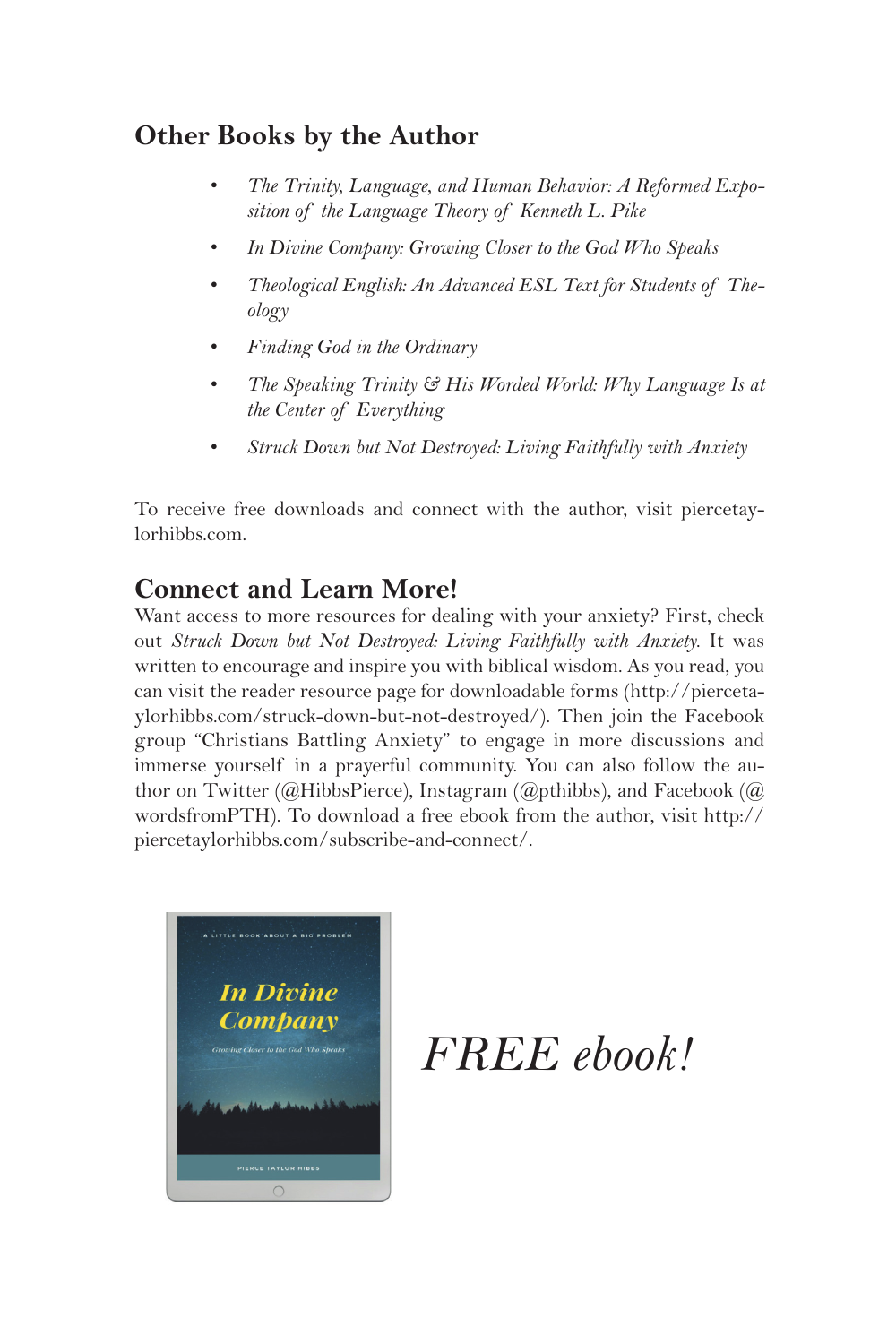## Still, Silent, and Strong

*Meditations for the Anxious Heart*

**Volume 1**

by

PIERCE TAYLOR HIBBS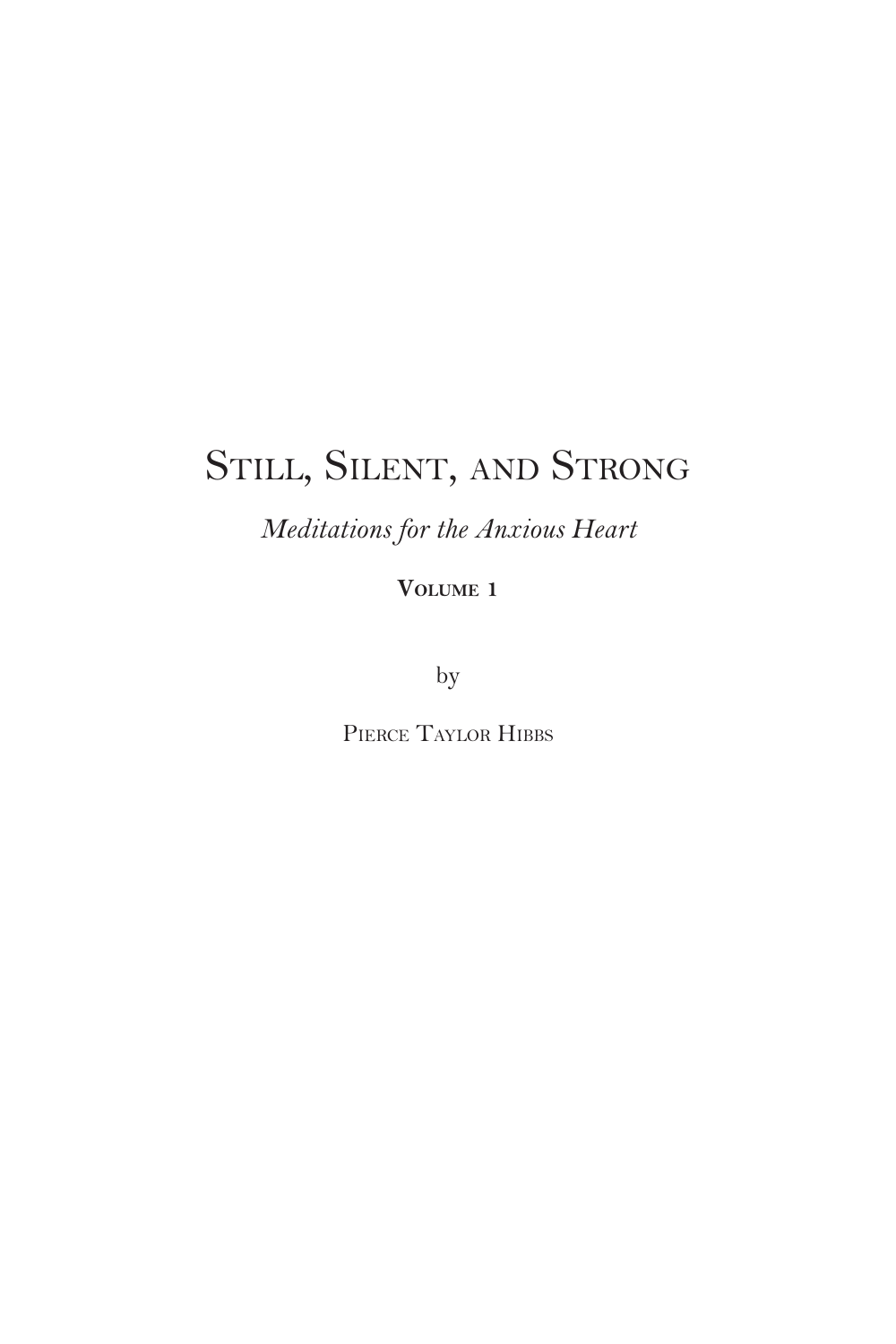STILL, SILENT, AND STRONG Meditations for the Anxious Heart, Volume 1

Copyright © 2020 Pierce Taylor Hibbs. All rights reserved. Except for brief quotations in critical publications or reviews, no part of this book may be reproduced in any manner without prior written permission from the author. For more information, visit piercetaylorhibbs.com.

ISBN: 9798631569935

Scripture quotations are from the ESV® Bible (The Holy Bible, English Standard Version®), copyright © 2001 by Crossway, a publishing ministry of Good News Publishers. Used by permission. All rights reserved.

Cover art by Jessica Hiatt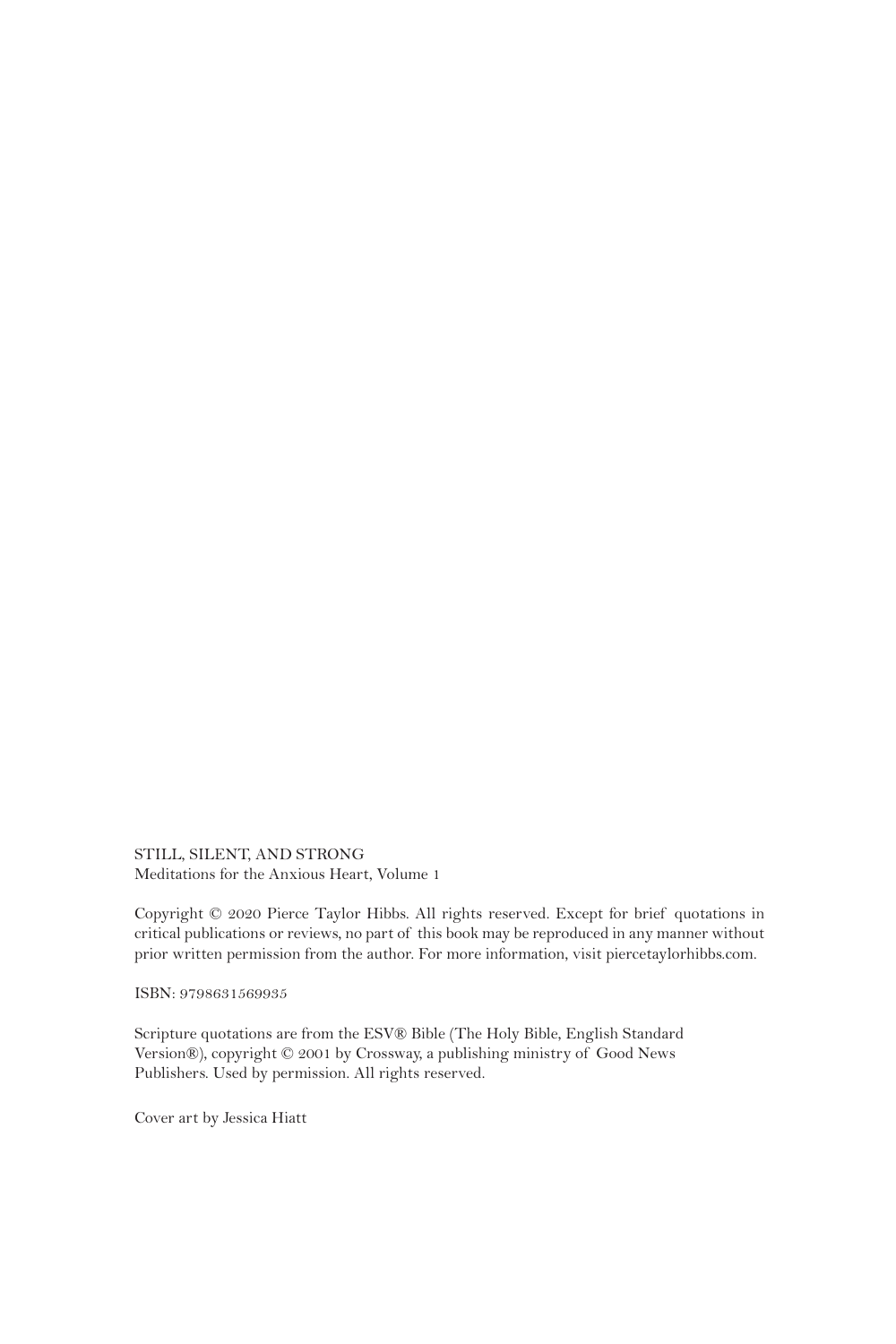*For the Holy Spirit, who battles my anxiety with me as the constant Comforter. Thank you for never leaving me as I am.*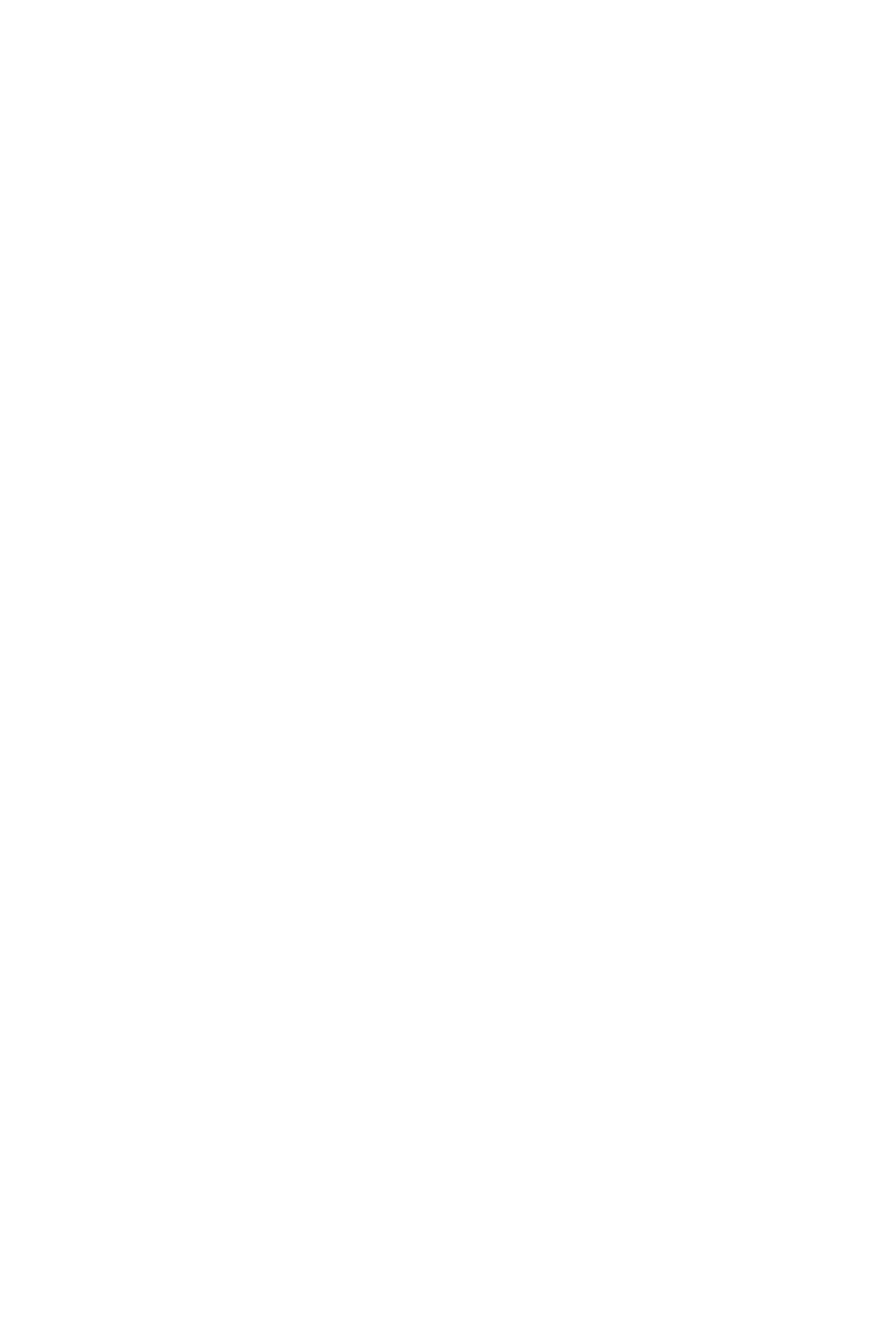# **Contents**

- Introduction
- The Peace of Presence
- The Peace of Union
- The Peace of Sanctity
- The Peace of Poverty
- The Peace of Speech
- The Peace of Adversity
- The Peace of Mourning
- The Peace of God's Face
- The Peace of Treasure
- The Peace of Patience
- The Peace of Purpose
- The Peace of Trust
- The Peace of Direction
- The Peace of Blessing
- The Peace of Wellness
- Still, Silent, and Strong
- Engage with Me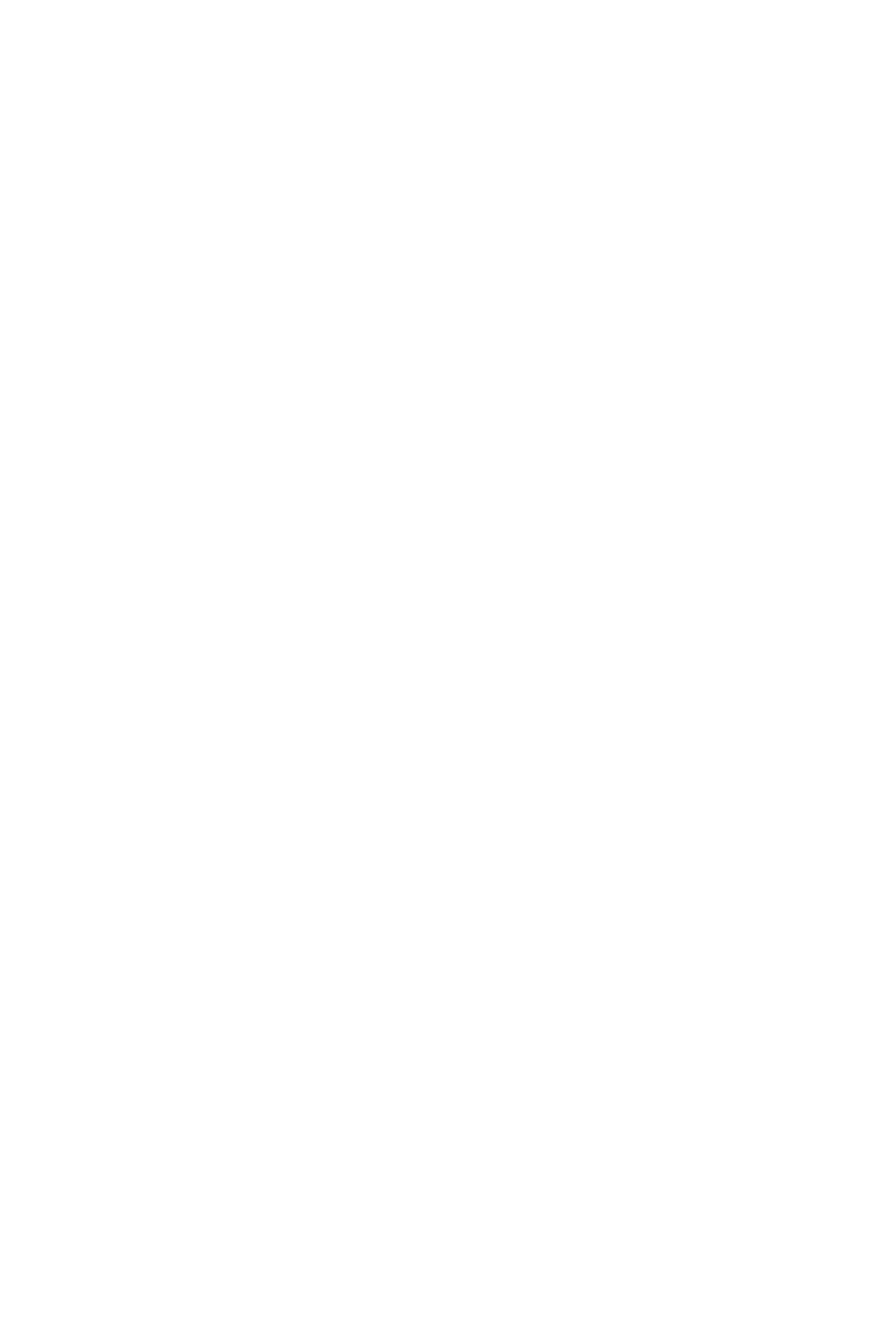# Introduction

 $\text{Anxiety.}$  It breaks over us, like rapids shoul-<br>dering into sediment on a river bed. dering into sediment on a river bed. The constant pressure weathers, grinds, and rubs at the soul. We feel ourselves dissolve into the swirling chaos—that throat-tightening fear that we've lost all control, that the white water will win the day.

Some of us remember being thick and strong and dense. We remember the days of stone, when we were almost impervious to the rapids. We offered our back to the rapids and kept soldiering down stream.

But things change. For whatever reason, anxiety has grown stronger. The current keeps coming harder . . . and it doesn't let up. When . . . *when* will the waters settle?

In *Struck Down but Not Destroyed*, I wrote about how we can learn to embrace anxiety as a spiritual tool in the hands of God.<sup>1</sup> Those raging rapids don't feel good, but that doesn't mean they aren't serving a divinely governed purpose. Our souls, you see, are clay. They were made to be malleable. So, we *should* feel like sediment sometimes. We are made and sustained by a God who loves us enough to not leave us to ourselves. But many of us are in the habit of climbing out of the river and drying in the sun. We ossify as we sit out in the heat of a sinful world. We stop listening to God's voice, and then we stop searching for it. Before long, we've hardened into

<sup>1</sup> Pierce Taylor Hibbs, *Struck Down but Not Destroyed: Living Faithfully with Anxiety* (Independently published: Amazon Digital Services, 2020).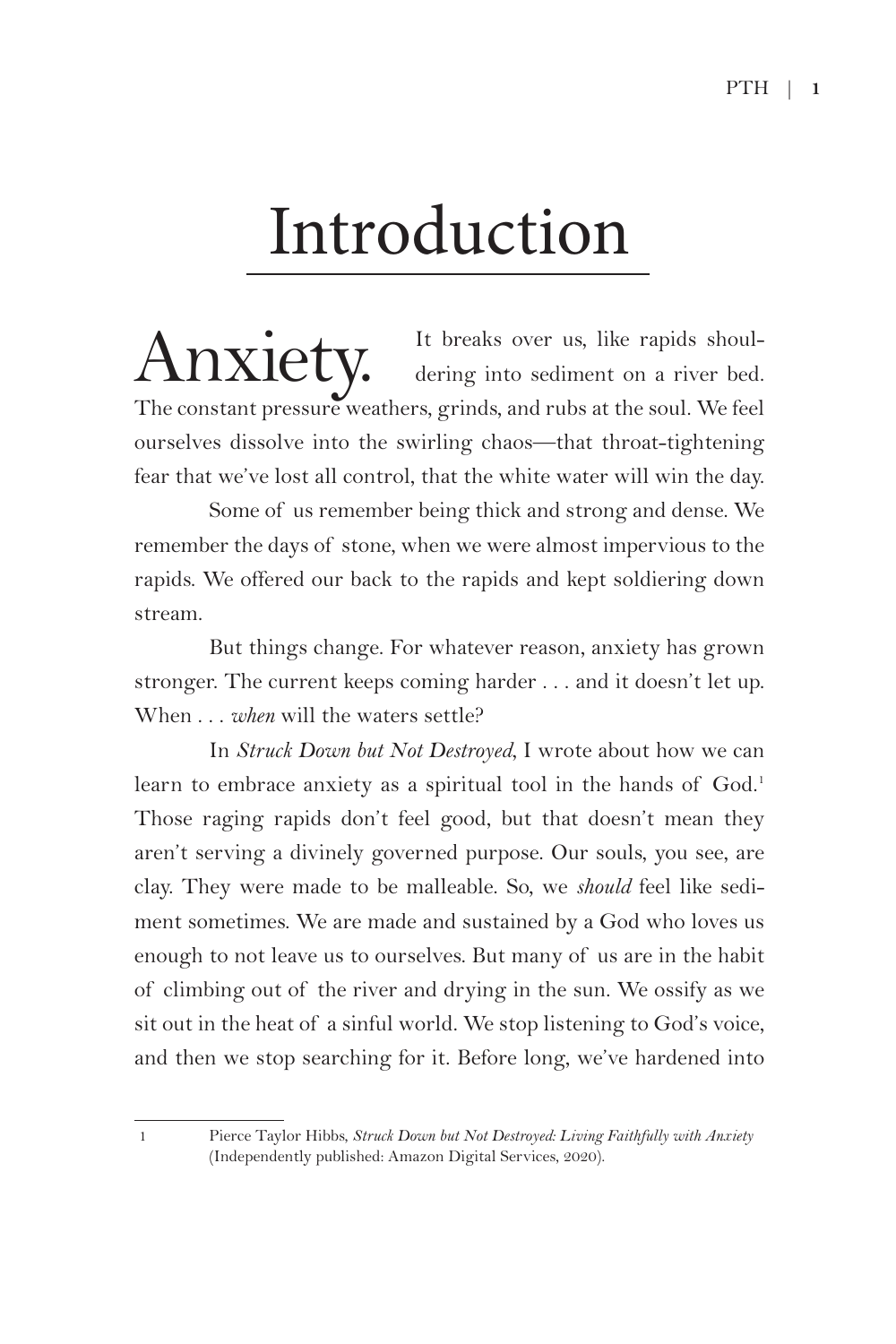something that doesn't resemble the Son of God at all. And that was the whole point to begin with—to be shaped to the image of God's Son (Rom. 8:29).

 If we're honest, we'd rather be mighty than malleable. We'd rather be stable than Son-shaped. But God does leave us dried out on the shore. We are the dirt that he breathed into (Gen. 2:7; Job 33:4). And so he will use things like anxiety to turn us back into wet clay.

In this volume of devotions (and those, God willing, that will follow), I hope to do nothing more than pour a little water on you . . . one trickle of words at a time. God will do the shaping, as he always does. He's the soul-artist. But he uses people in the body of Christ to do his bidding. It may be that you need a cup of water not because you're thirsty and tired but because you're settled and stiff (Matt. 10:42). I pray that the water works.

As someone who's struggled with an anxiety disorder for well over a decade, I know where you are, or at least where you can be. I know that your mind often feels crazed, loud, and weak all at the same time. I am living proof that, in Christ, and by the power of God's own Spirit, you can feel still, silent, and strong again. These feelings, however, are not the end-goal; Christ-conformity is. So while I hope your mind will feel still, silent, and strong, I hope even more that you will more clearly develop the mind of Christ (1 Cor. 2:16). Here's to water and words.

– **PTH**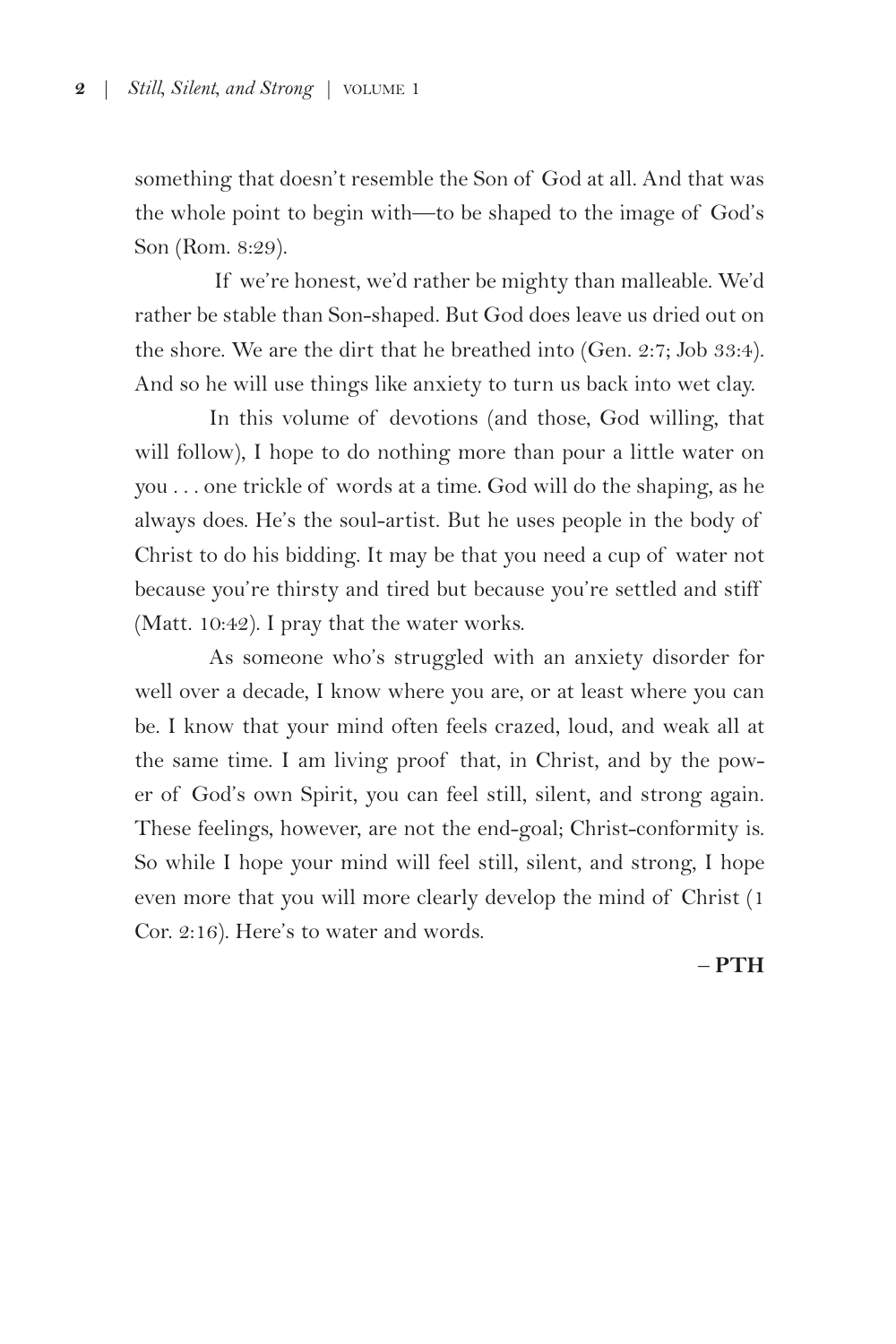# 1 The Peace of Presence

#### **WORDS** OF GOD

<sup>11</sup> I will make my dwelling among you, and my soul shall not abhor you. <sup>12</sup> And I will walk among you and will be your God, and you shall be my people. 13 I am the LORD your God, who brought you out of the land of Egypt, that you should not be their slaves. And I have broken the bars of your yoke and made you walk erect. (Leviticus 26:11–13)

### Meditation

resence. That's what we've always wanted. Tangible, purpose-giving, soul-beckoning presence . . . a presence assuring us that we're set in the right place, that our roots are gripping good earth, that we're growing strong and straight towards something greater than ourselves—*the presence of God*.

But anxiety lives in the absence, in the isolation, in the disconcerting sense that there's nothing and no one who can help us when fear points a pistol at our chest. That fear—of loneliness and helplessness—is ultimately a fear of isolation, often mingled with the potent thought that we have no control over what's happening. And truth be told, that fear doesn't always dissipate just because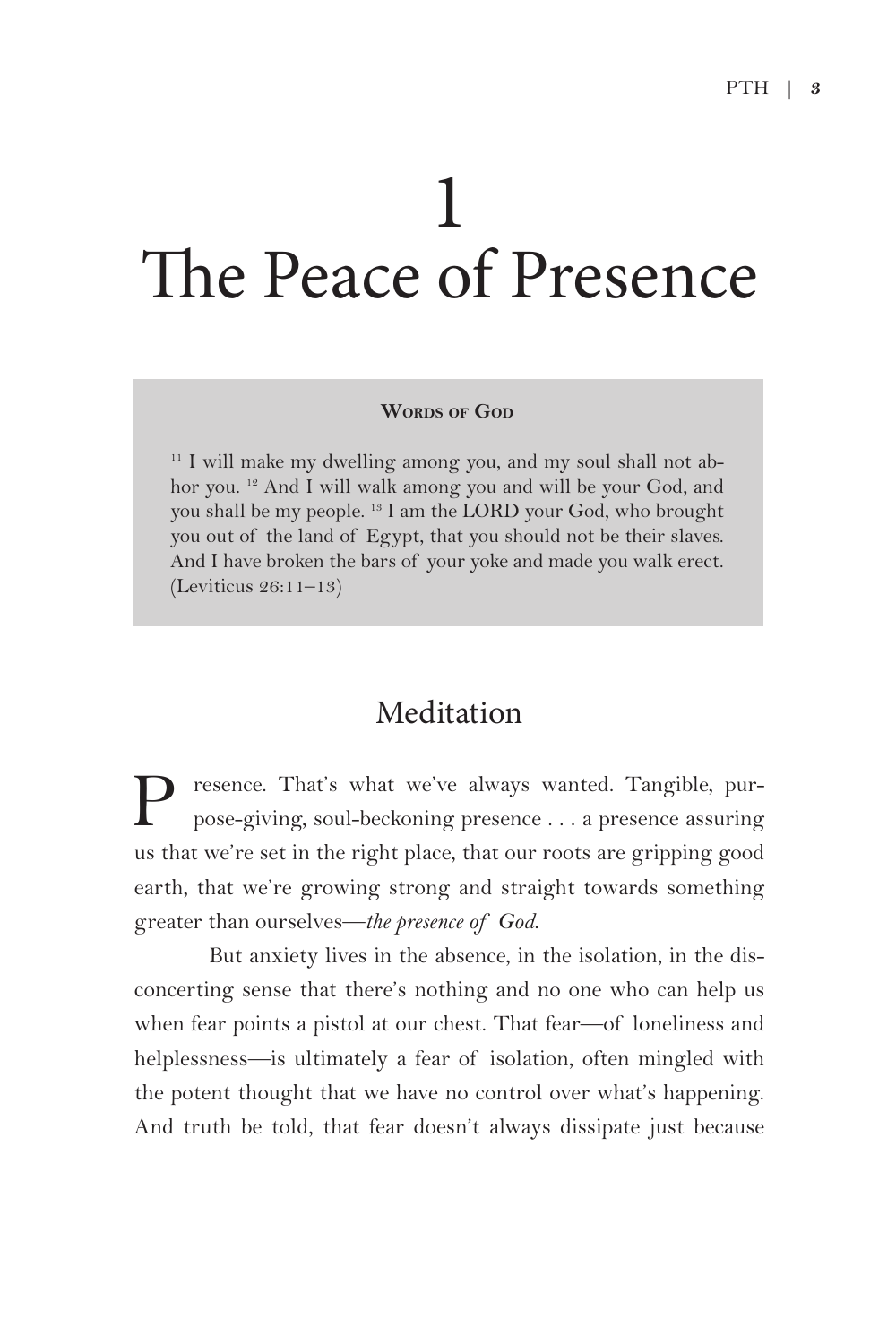we're familiar with it. A panic attack feels just as raw and real the hundredth time as it does the second, doesn't it? It still turns the blood in our veins to ice and the confidence in our heads to vapor.

This fear that bolsters our anxiety isn't new; it's ancient. It hung around the hearts of the Israelites as they wandered in the wilderness. It weathered them with every step. Was the invisible God *really* with them? Was he *present*?

The answer is deeper than a "yes." Sure, God is omnipresent. He's our environment for existing (Acts 17:28). There's no place where he is not. And yet, a relationship between him and us is distinct from the bare confession of God's presence. It's a relationship grounded on a word less frequently uttered these days: *holiness*. Central to the meaning of that word is the idea of being set apart. As two authors put it, "God's holiness means that *he is set apart by his glory, for his glory.*"2 God is set apart simply by being who he is ("by his glory"), and the purpose of that setting apart is his own glory and beauty ("for his glory"). Our holiness is imitative. Like toddlers mimicking their parents, we mimic the holiness of God for the sake of his glory (Lev. 20:26; 1 Pet. 1:16).

This holy God, set apart by and for his own glory, is the God who shepherded the Israelites through the whipping winds of the wilderness. This is the God who spoke to Moses and laid out all of the regulations for how the people were to live and offer sacrifices and cleanse themselves (that is, how they were to be *holy*). And at the end of Leviticus, we read the words of promise that opened this chapter: 26:11–13.

<sup>2</sup> Joel R. Beeke and Paul M. Smalley, *Reformed Systematic Theology*, vol. 1, *Revelation and God* (Wheaton, IL: Crossway, 2019), 569.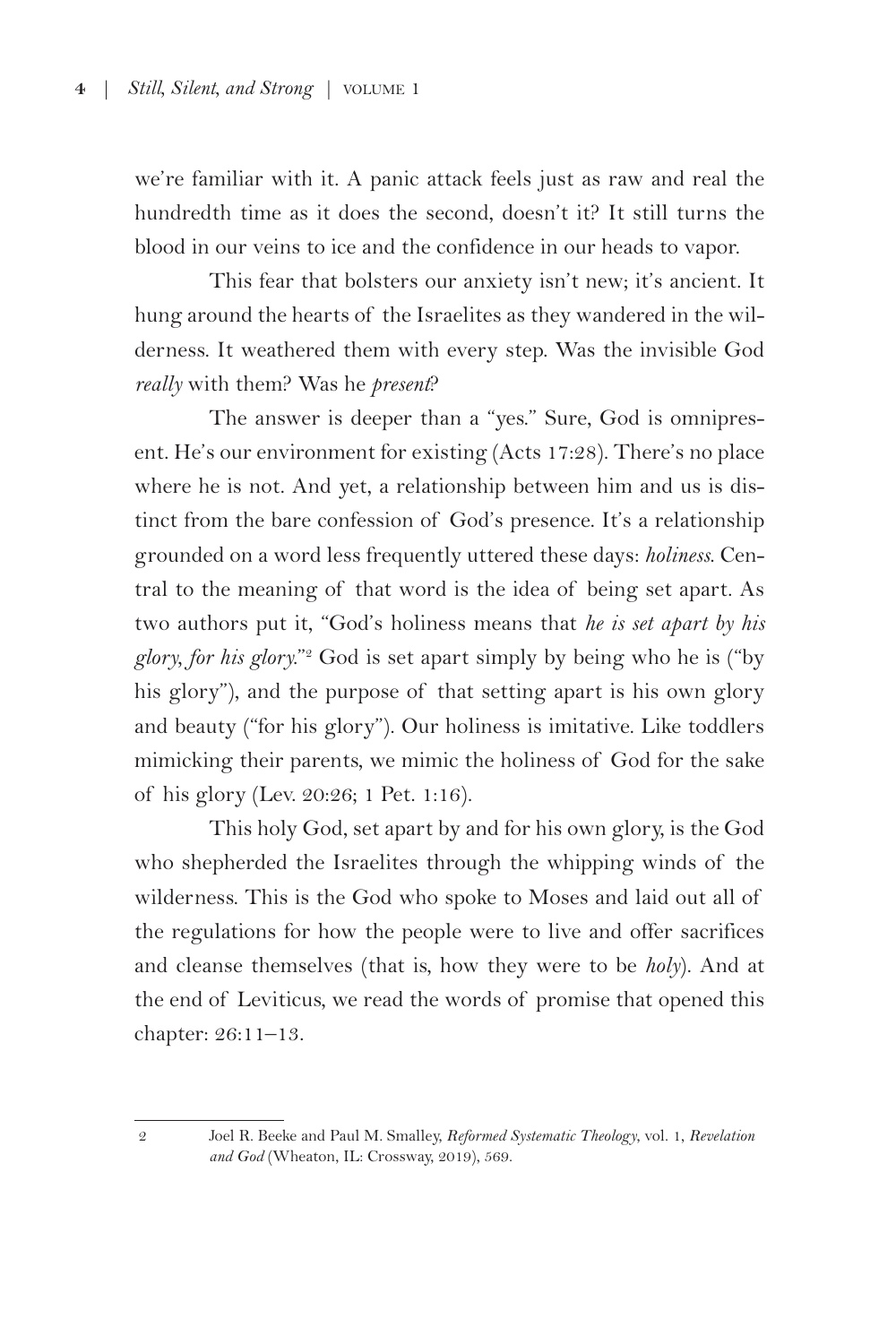<sup>11</sup> I will make my dwelling among you, and my soul shall not abhor you. <sup>12</sup> And I will walk among you and will be your God, and you shall be my people. 13 I am the LORD your God, who brought you out of the land of Egypt, that you should not be their slaves. And I have broken the bars of your yoke and made you walk erect.

There it is: the precious jewel of *presence*, the ancient longing of the human heart—plain as paper, but greater than gold. God will build a house in their midst, and he won't look upon them with disgust or scorn. Even more than this, he will "walk among" them. He'll rub shoulders with humanity! And as if that weren't wild enough, he closes the circle by taking the last relational step: claiming ownership. They will be *his*, and he will be *theirs*.

## *"the precious jewel of presence, the ancient longing of the human heart plain as paper, but greater than gold."*

In the depths of who you are, with all of your experiences and longings and hopes, as far back as you can remember, is this not what you want? Is this not what you've *always* wanted? Stop reading and close your eyes. Say the word out loud.

Presence.

Presence.

Presence.

Dwelling, relationship, ownership—with the God who breathed out the stars! To *be* set apart with the one who *is* set apart? Surely, if this is possible, nothing could stand in the way of our hope and resilience, not even a thousand panic attacks. This is why we are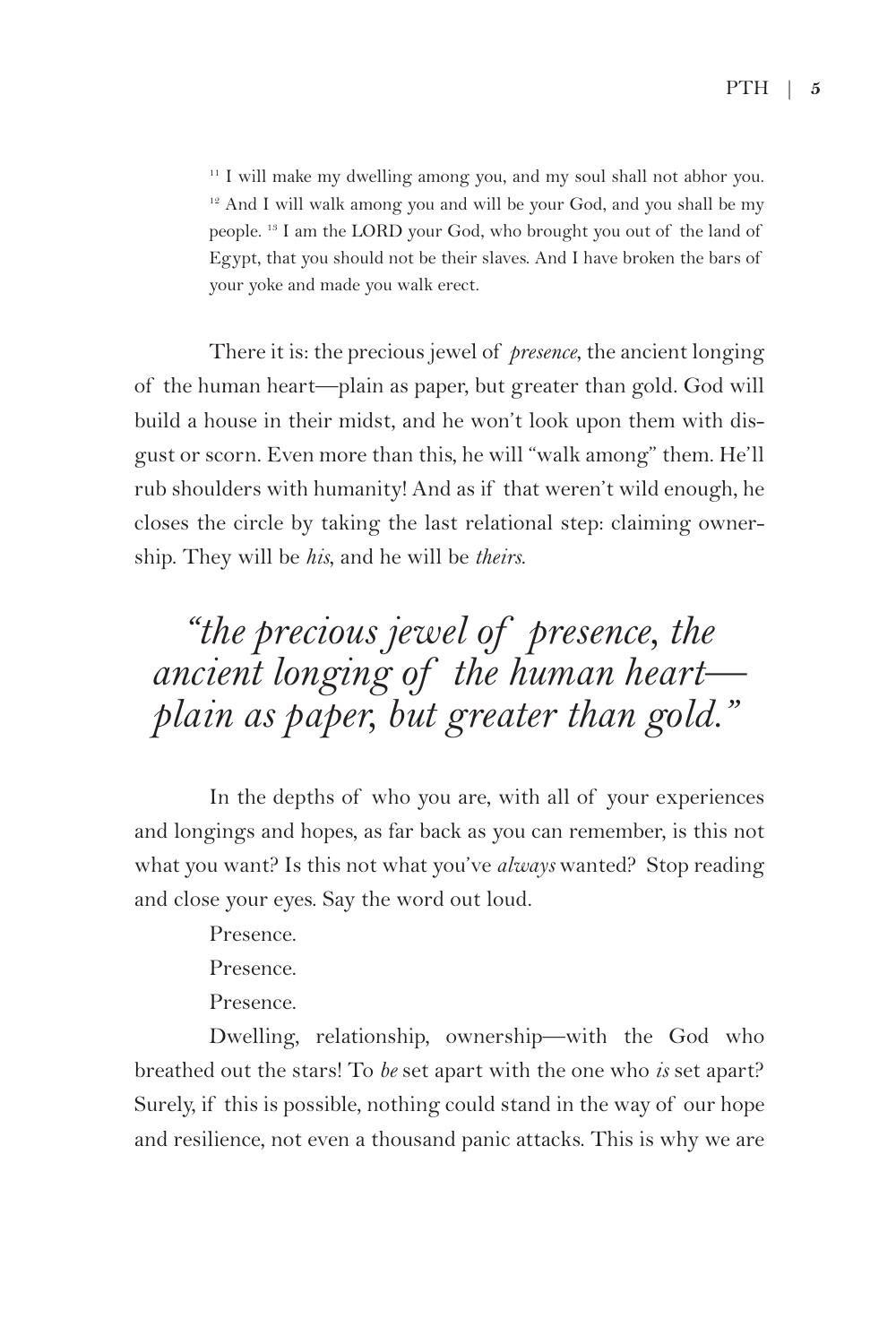here. This is why we are breathing. *This* is why.

But it doesn't stop there. Did you notice that? God follows promise with history, the future with the past. He rehearses what he has done to help us believe in what he will do. In this case, he reminds the Israelites of their newfound freedom. They were slaves once. No longer. They were foreigners once. No longer. They walked low under the load of their oppressors. No longer.

God has been their bar-breaker. He has bent their backs the other way, raising up their shoulders. They now stand taller, unburdened and unbound.

We're a long way from the desert-trudging Israelites. And they were a long way from Christ, so it seemed. But when we look closer, the Christ we know and love and worship is right there. They wanted God to dwell among them, a longing for a tabernacling Lord who would share in their settlement (John 1:14). They wanted a freedom-giving savior, a bar-breaker of the highest order (Gal. 5:1). They wanted *Christ*. They wanted the very Spirit of God as their constant company and comfort (John 14:26). They longed for the same things that we long for, and God gave them those things in a shadow form, anticipating what was to come.

But we *have* Christ and the Spirit. We have the whole Godhead indwelling us right now (John 14:23; Rom. 8:9). We have our bar-breaking God living on the inside. We just keep forgetting that we can stand erect, tall, unbound. We forget that we are free. But more to our detriment, we forget that he is with us.

Why? The short answer: we're recovering from blindness to God's presence. The Apostle Paul wasn't the only one with scales in his eyes (Acts 9:18). We have them too, of a different stripe. Our scales, however, are self-imposed. Removing them is not a one-time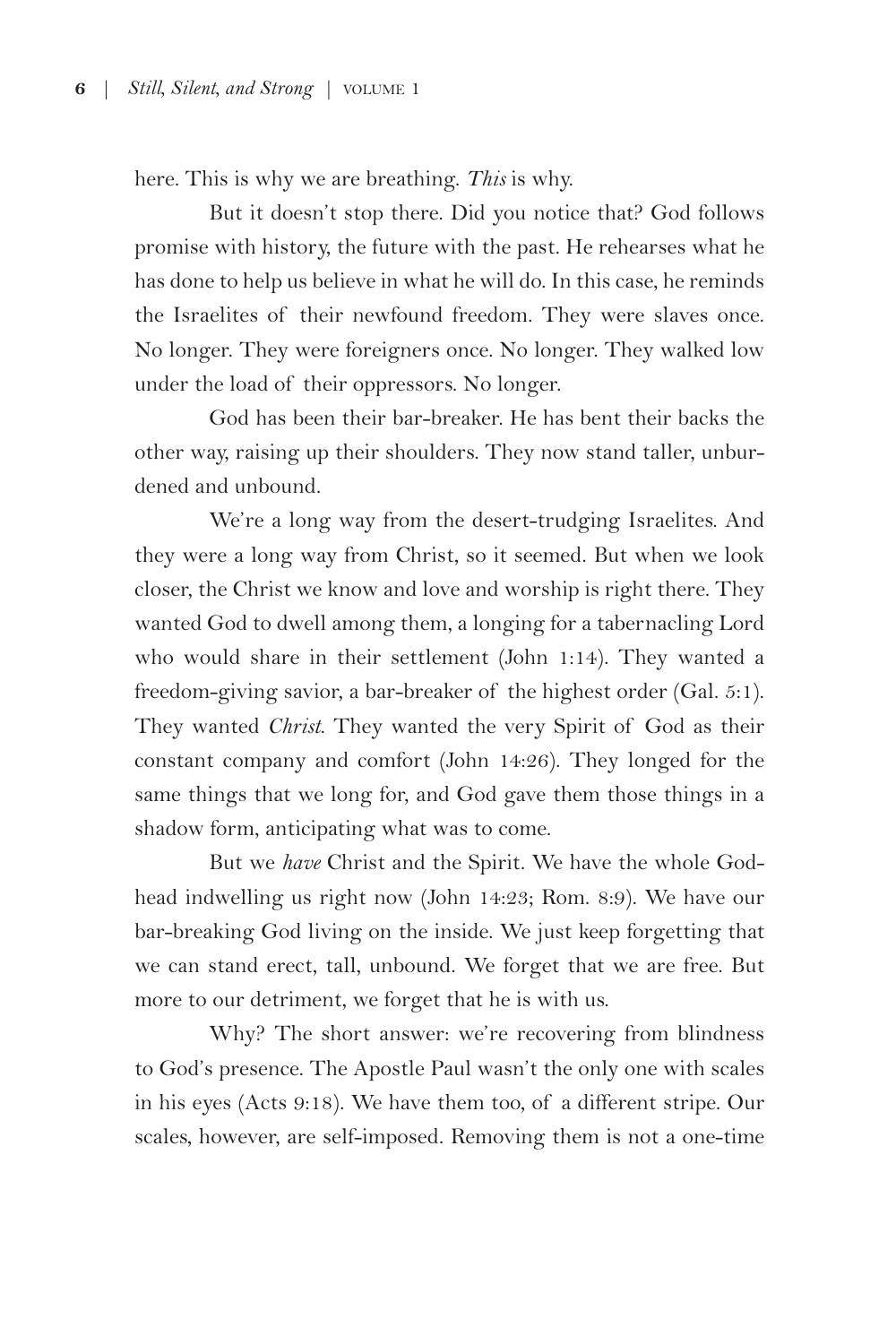PTH| **7**

procedure. To get the scales off and keep them off, we require the help of God's own Spirit. And on our part, God asks us for a simple thing: *talk*. There can be no enraptured joy in God's presence without syllables in the silence. Talk, I am often reminded, is at the very heart of God's character. As one brother put it, "there is—and has been from all eternity—talk, sharing and communication in the innermost life of God. The true God is not silent; He talks."3 How can we even begin to believe in his presence without talk, without intentional, personal communion behavior.<sup>4</sup> If we will not talk, we will not treasure. If we do not utter, we cannot see.

The presence of God, my friends, is not a matter of sentiment or self-soothing; it's a matter of speech. The God who speaks is speaking to you. Right now. Can you hear it? No? Then open the pages of his voice in Scripture and start hearing. The presence of God longed for in Leviticus, perfected in the person of Christ, enunciated by the Holy Spirit—you already *have* that. God is with you at this very moment. He is inside you, around you, beyond you, and behind you. He hems you in. It does not matter if you feel it or not. What matters is that you trust it and speak.

<sup>3</sup> Douglas Kelly, *Systematic Theology: Grounded in Holy Scripture and Understood in Light of the Church*, vol. 1, *The God Who Is: The Holy Trinity* (Ross-shire, Scotland: Mentor, 2008), 487.

<sup>4</sup> I call language "communion behavior." For a simple definition, see "What Is Language? Communion Behavior," http://piercetaylorhibbs.com/what-is-language-communion-behavior/. For a longer discussion, see my book *The Speaking Trinity & His Worded World: Why Language Is at the Center of Everything* (Eugene, OR: Wipf & Stock, 2018).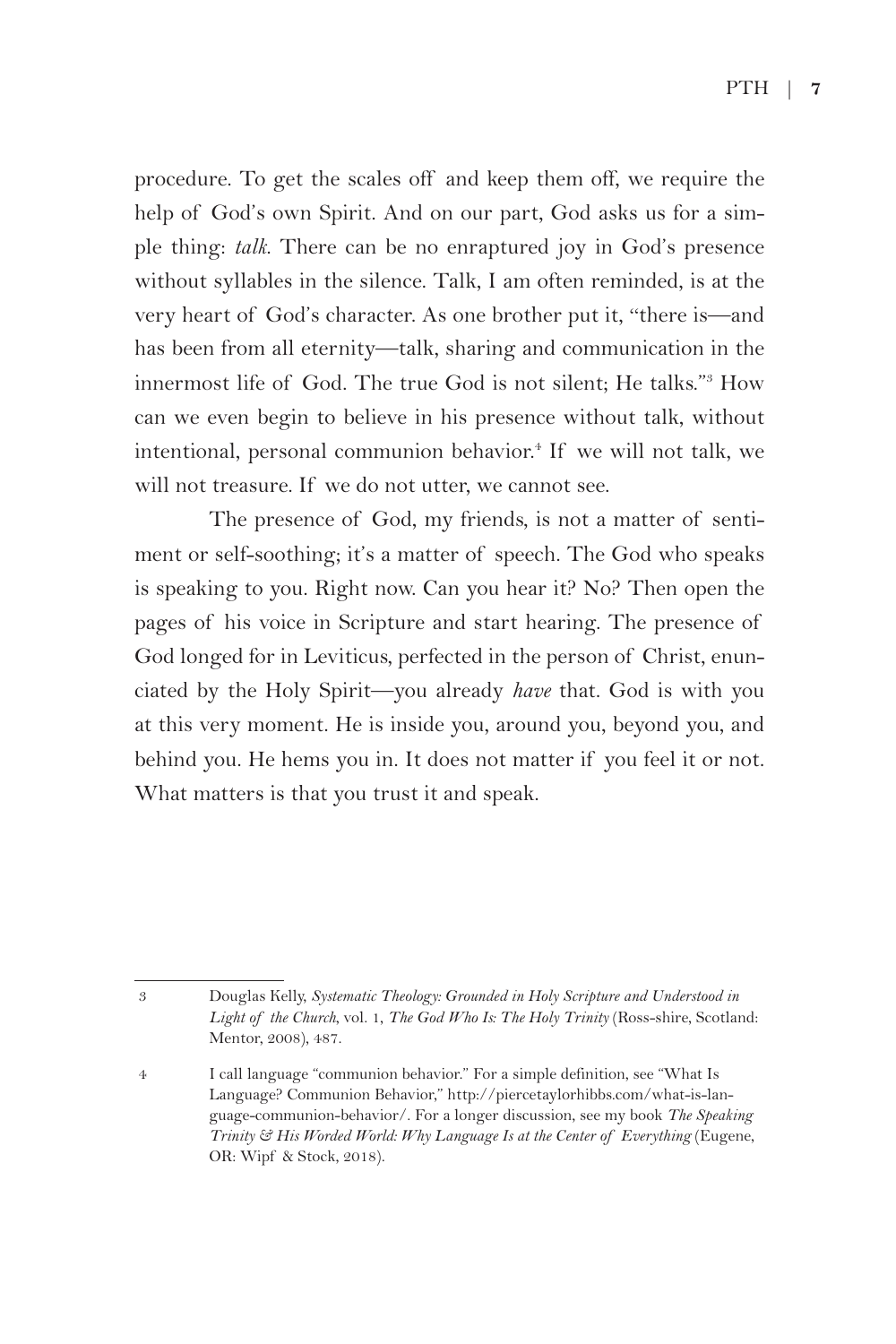#### **Prayer**

God of presence, God of *with*, I forget you. I don't see you. I'm blind and deaf. Spirit, pull down the scales. Loosen my tongue. Open my ears. Bring communion. I am faithless. Fill me with faith. I am speechless. Fill me with speech. I am distracted. Draw out my gaze. Help me to stare at you, My invisible God.

#### **Poem for Meditation**

God, you are here, still and strong. In the silence, I speak out. Utter peace, the ancient song, And burn away my tired doubt.

#### **Reflection Questions**

- 1. When are you most prone to doubt God's presence?
- 2. In situations of anxiety and panic, what has been your response? Describe it to a friend.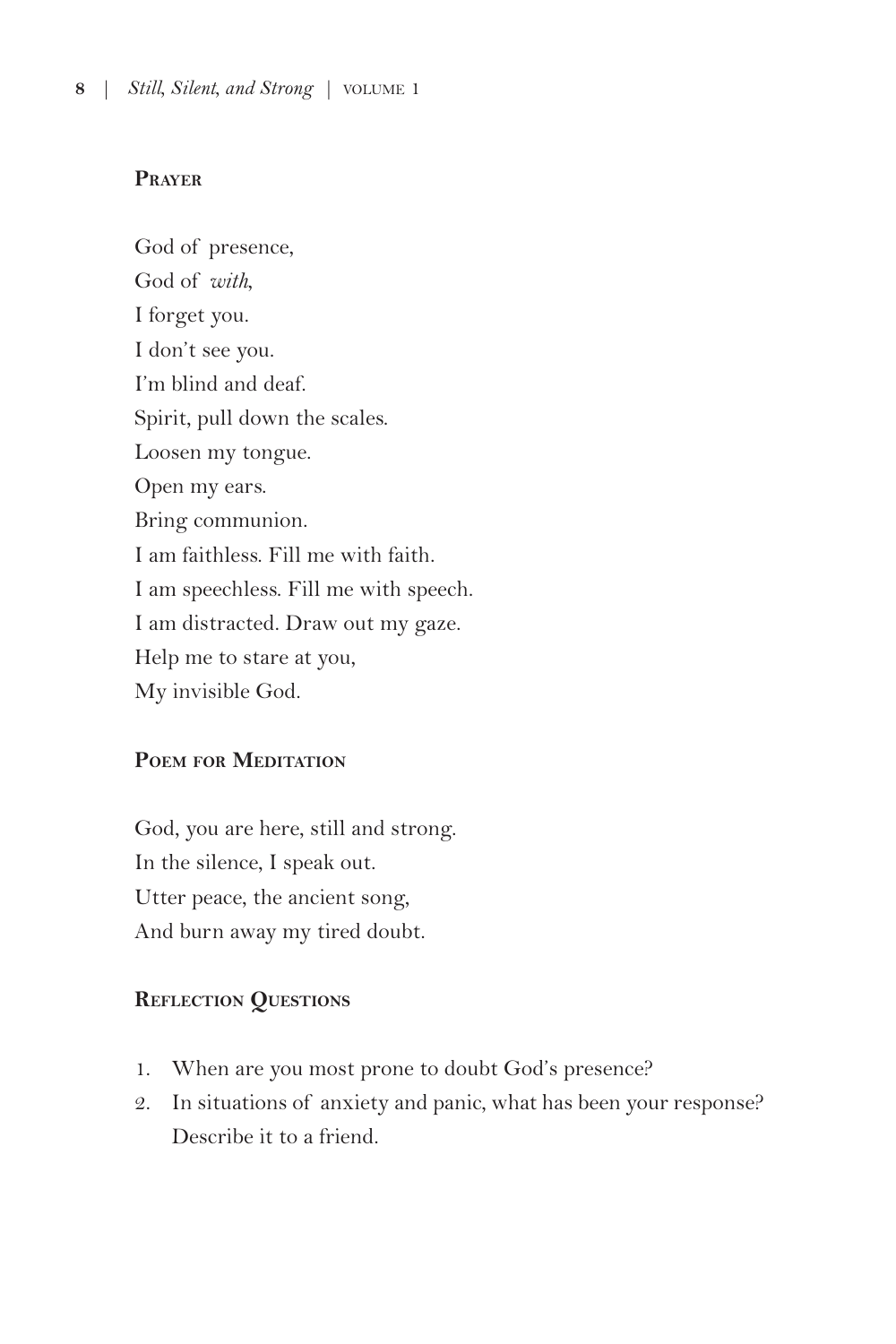- 3. What is a passage of Scripture you could memorize to speak out in moments of panic, when you are most likely to doubt God's presence? (You might begin with Exodus 14:14.)
- 4. Be candid with yourself: Do you *really* believe that God is present in and all around you? If not, what is keeping you from believing? Dig deep.
- 5. Jesus left the Holy Spirit with us as our comforter. In what ways to do you seek comfort when you are anxious? Write down a prayer that you can pray, asking God to pour out his Spirit on you for comfort.
- 6. We need continuous dialogue with God, and when we don't have that, we doubt his presence. What is a time and place in your day when you can read Scripture and pray without interruption? Build it into your routine, and guard it fiercely.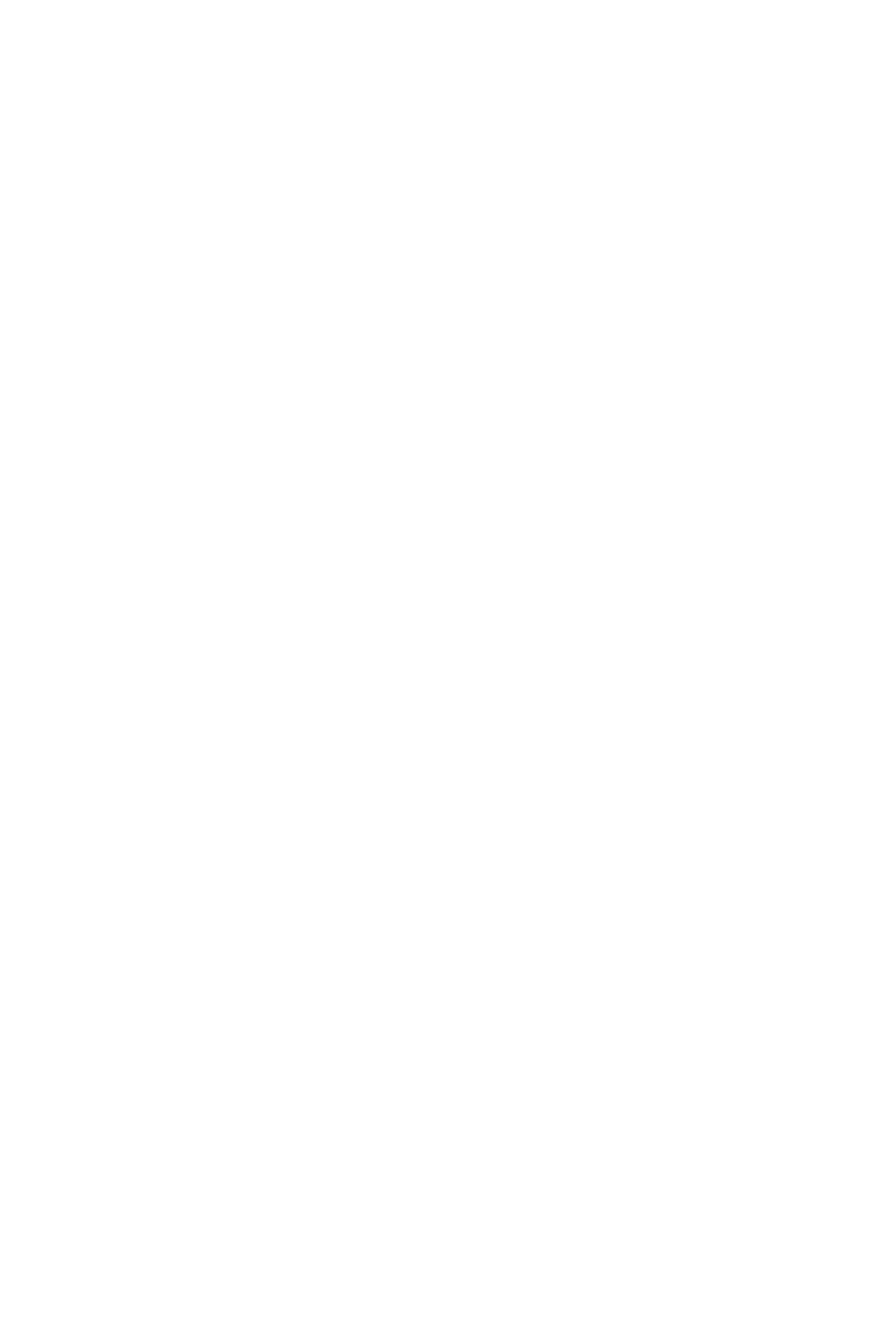# 2 The Peace of Union

#### **WORDS** OF GOD

<sup>22</sup> Then the Lord God said, "Behold, the man has become like one of us in knowing good and evil. Now, lest he reach out his hand and take also of the tree of life and eat, and live forever—"  $23$ therefore the Lord God sent him out from the garden of Eden to work the ground from which he was taken. <sup>24</sup> He drove out the man, and at the east of the garden of Eden he placed the cherubim and a flaming sword that turned every way to guard the way to the tree of life. (Genesis 3:22–24)

### Meditation

E xpulsion. Isolation. Distance. The bitterness of being apart. It's an ancient feeling, and one that causes great anxiety. Many of my worst moments with anxiety were crushing precisely because I felt alone and helpless. My lungs were going to stop working. I was going to forget how to breathe. And there was nothing that anyone could do about it.

That heart-thudding hyper-vigilance that makes the whole world seem as if it's closing in around you, like giant stone curtains pushing against the perimeter of your line of vision—it comes from an evil way back in Genesis 3. There once was a garden of God, and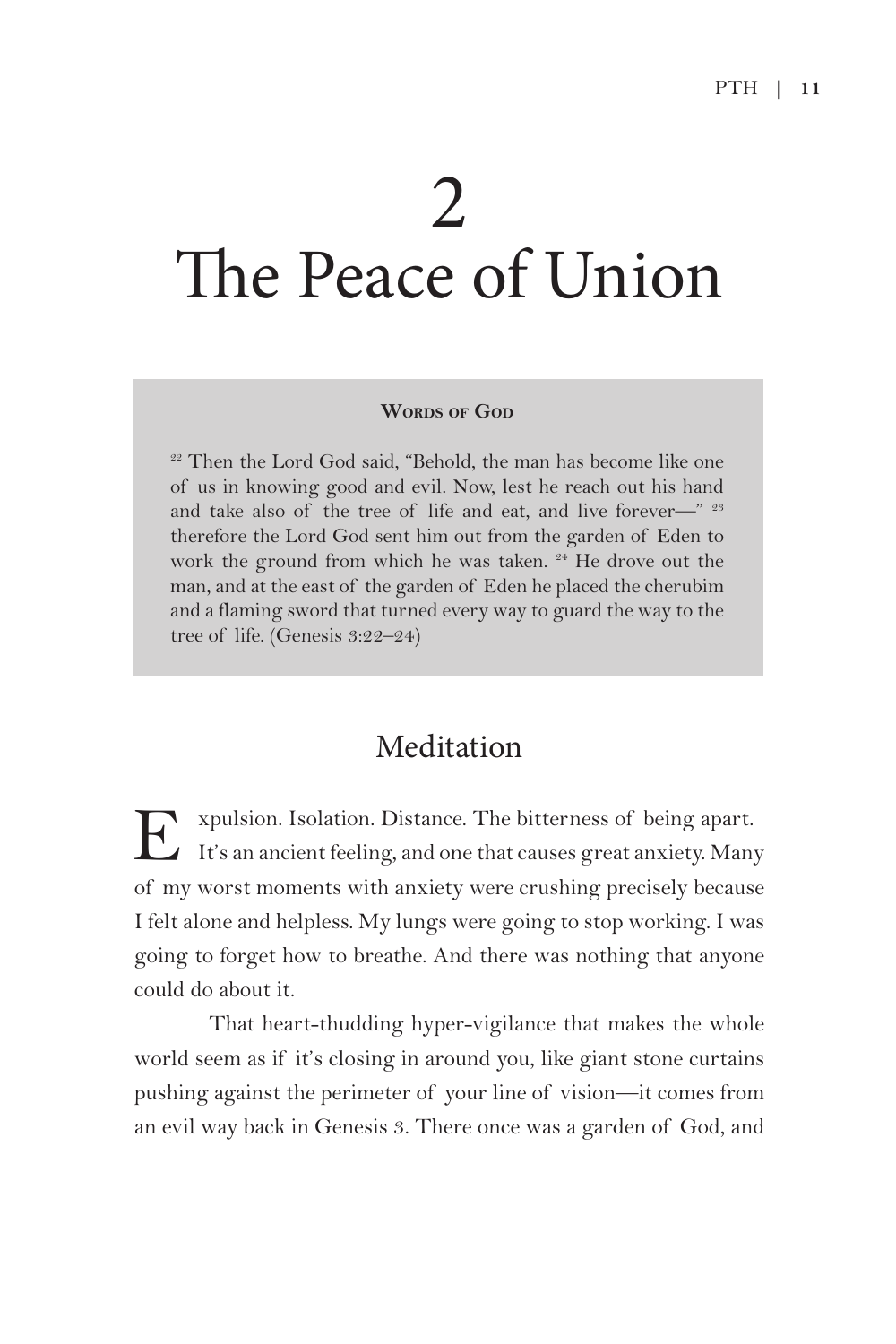we were driven out of it. We were hurried out of God's presence, sent out beyond the brier and the barberry, closed off from the intimate presence of God by a green wall and a sword-wielding angel.

"So, harsh," we think. "Couldn't there have been another way, something less severe?" God's grace often comes guised as great trouble.

## *"God's grace often comes guised as great trouble."*

You see, God's expulsion of Adam and Eve was really his first act of salvation. Once they had tasted the forbidden fruit, it was not just their eyes that were opened; it was their soul. And into that soul came the crushing malice of life apart from their maker, life alone, life in isolation. Had they reached out and eaten from the tree of life, they would have been eternally separated from God. Eternal isolation. Eternal distance. Eternal . . . anxiety.

God would have none of it. He sent us away so he could bring us back. He kept us from what we wanted most (eternal life) because the timing was mortally wrong. We were not who we should have been when we wanted to take from the tree of life. God would work on us first. He would make us who we should be, and then he would offer what we wanted most: life *with him*.

We shutter at the judgment of God. We cringe at his holiness, as a light too bright to bear. But our self-seeking ignorance is what really threatens us. The isolation and distance we fear most is not something that comes from without; it comes from within. It comes from our own hearts, beating with the blood of self. We are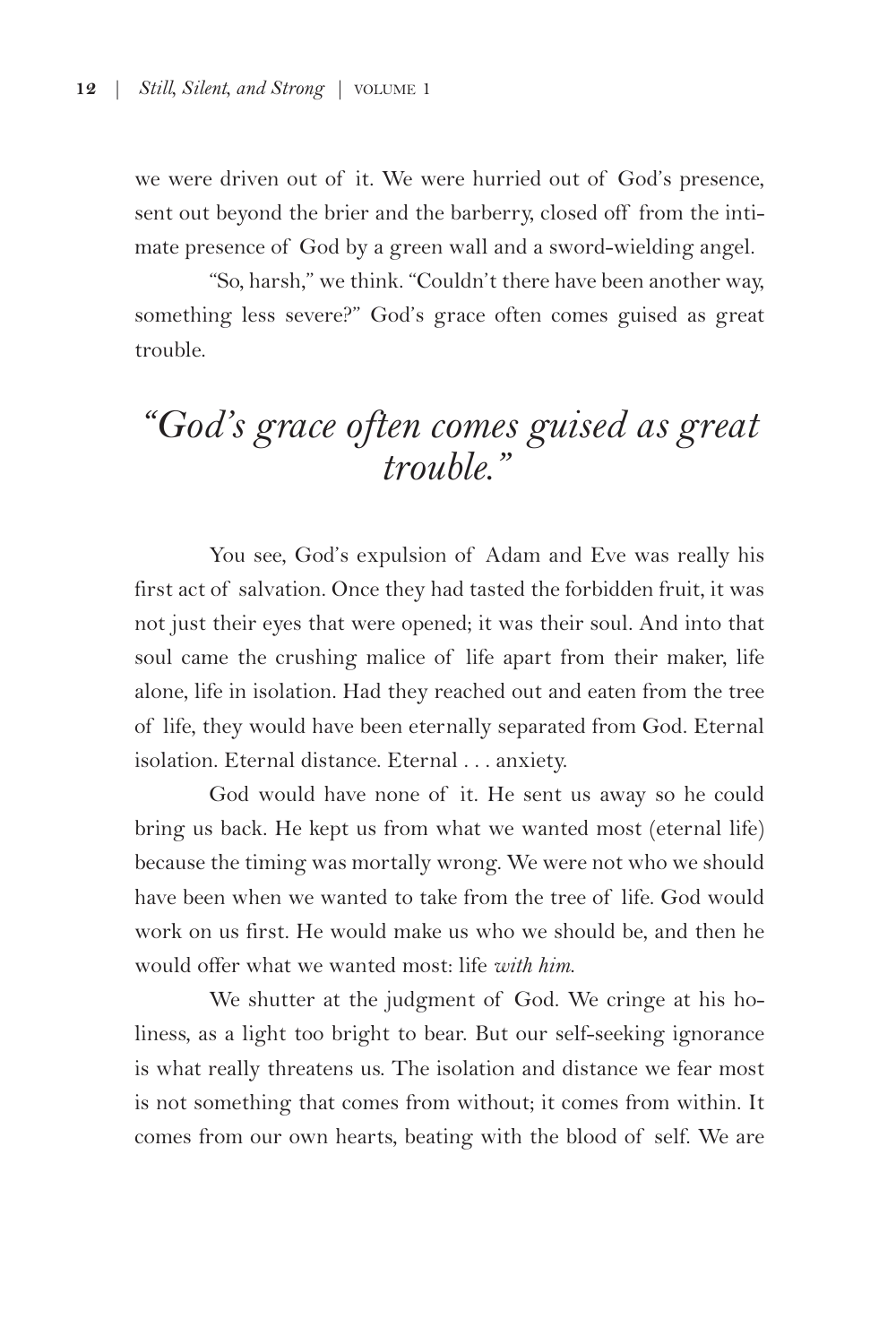blind to the better things of God. We don't see what he's set before us, even eternal life (Deut. 30:15–20; John 14:6). We choose the darker path for fear of God's brightness, or perhaps because we doubt that he can really exist. "Could a personal God of light really beckon us out of darkness by name?"

Yes.

 $Y_{\rho s}$ .

And even more than that is the breath-taking beauty of the extent to which God went to do this. He didn't just call us back to himself. He came to us in the ditch of the world. While we were dead in ourselves, dead in our blindness, lying by the roadside, our great and good Samaritan came and threw us on his donkey (Luke 10:25– 37). He brought us through the harrowing night of sin, and to the house of the Holy Ghost, God's own Spirit. "Stay here," he said. "You will be safe with me." Isn't that the truth that's been burning at the center of reality since the world began? "You will be safe *with me*."

I know, my weary family, that we're tired of feeling anxious, tired of the constant fight, tired of pulling on the long bell-rope of hope, waiting for the chime to sing our freedom. I know.

But don't mistake feeling for finality or the present distance for lasting distance. God has closed the gap. We have already been carried to the house of the Spirit. We're just caught in a thousand fever-dreams as we wait for the reality of what God has done to etch itself on our souls. And it will. It will. God is the best writer. He knows how to mark us for himself. But sometimes his pen moves more slowly than we wish.

The slowness, too, is an act of grace. The waiting we have, the longing for union after so long a life of separation—that's with us because God said "no" to the tree of life when we wanted him to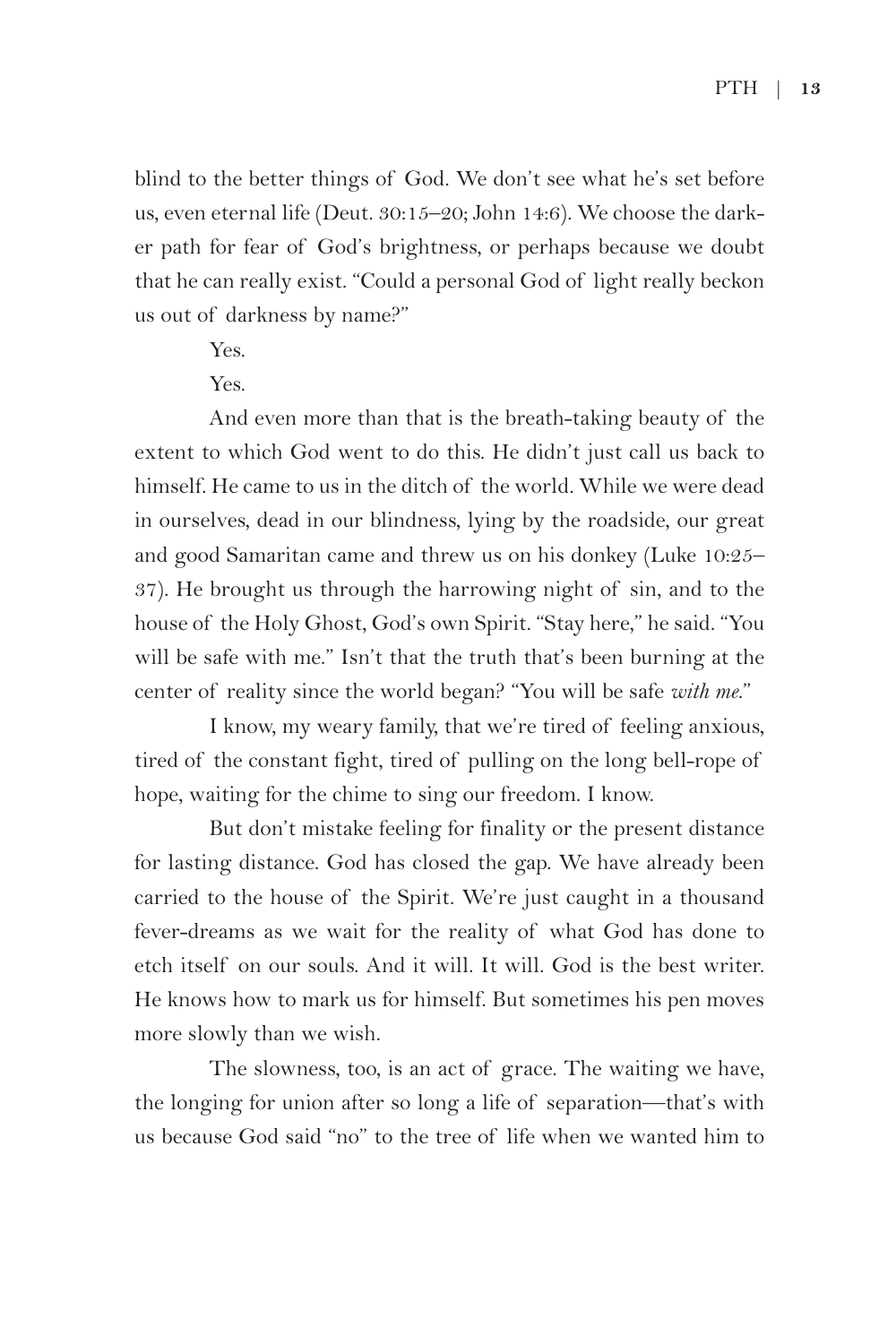say "yes." He knew . . . "lest he reach out his hand and take also of the tree of life and eat, and live forever." Had we taken from the tree we longed for, we would have been separated without hope of reunion. We would have wandered in the dark, dazed by our blindness to eternal truth and communion with our maker. We wanted the instant life, the life of "now." Thank God he said, "no."

In place of an instant life of loneliness and despair, we have a life drawn out in time, like a tense rope stretching across a valley. As the days drift on, the rope grows stiff. After years have passed, we see clearly that, deep down, we want nothing more than the absence of tension, the final, immovable peace of rest, when our feeble fibers can fall into the hands of God. Time can be painful.

But our mighty God guards our eternal union with him as fiercely as military flanks guard their king. He even set a captain at the gate, with a sword of fire. Nothing will come in to take us from our eternal union with Father, Son, and Holy Ghost.

Keep the peace of union with God like a coin in your pocket. Reach your hand into the pockets of God's promise, draw out the coin and stare at it in the light. Let the emblem and inscription push themselves into your eyes: "That they also may be in us" (John 17:21). That is the greatest coin the world will ever know, the only coin worth keeping. Carry it with you always.

#### **Prayer**

God of peace, We left you. We pretended you were not there And wandered into the dark.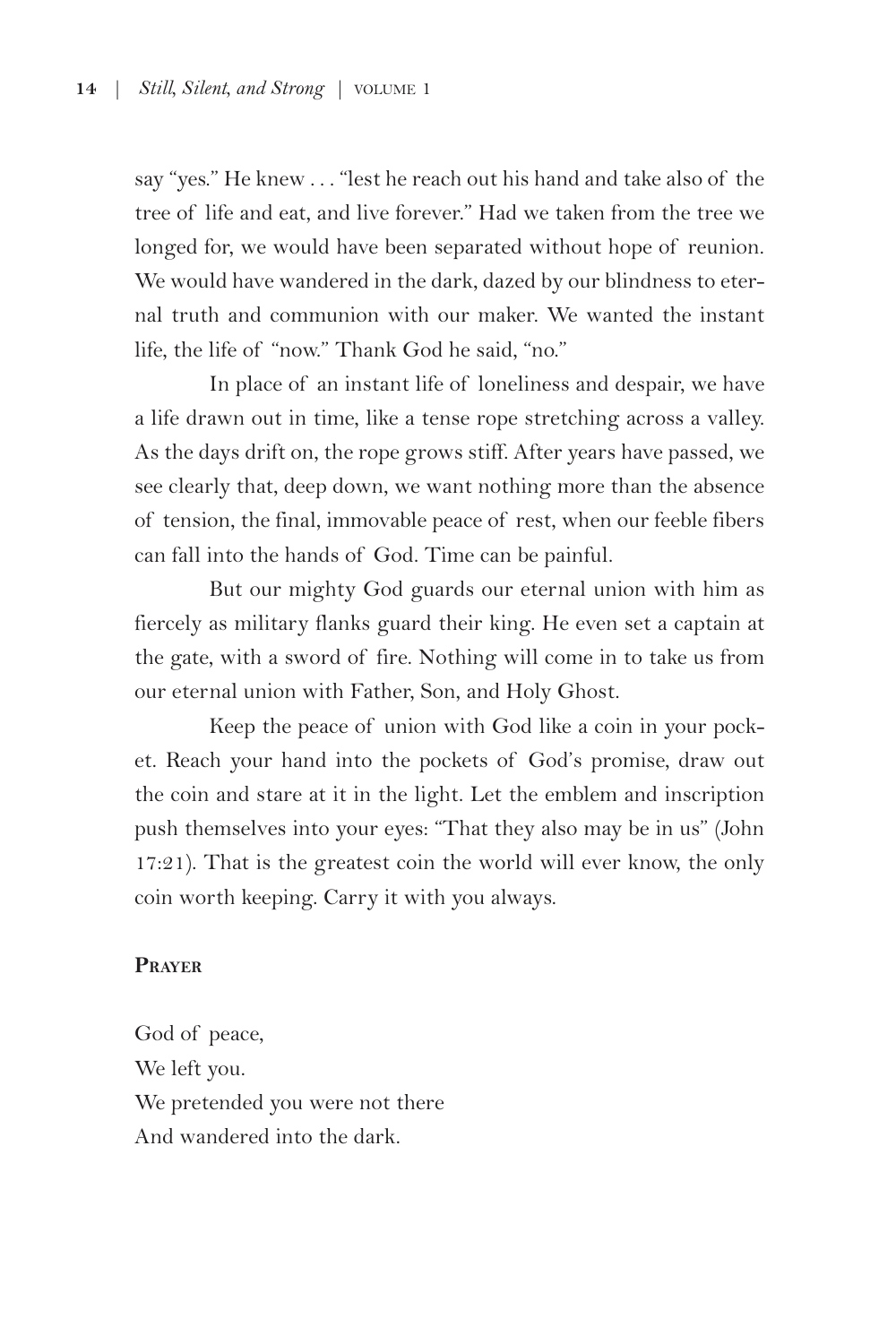And we would have been lost forever Had you not said, "No." We ache for union with you. Our anxiety is a constant noise We long for you to silence. And one day you will. One day there will be The peace of union. Let me carry that truth With me as a coin In my soul's pocket. You are my currency. You are my hope. You are my peace.

#### **Poem for Meditation**

It's the distance between us that kills, The gap and the gate we can't pass through. But your "no" is a "yes" that fulfills, Because one day soon we will have you.

#### **Reflection Questions**

- 1. When do you feel yourself most longing for the presence of God?
- 2. The separation we feel from God is unspeakably painful, but sometimes we don't even feel the pain. Why do you think that is?
- 3. Union with God does not always take priority in our lives. Oth-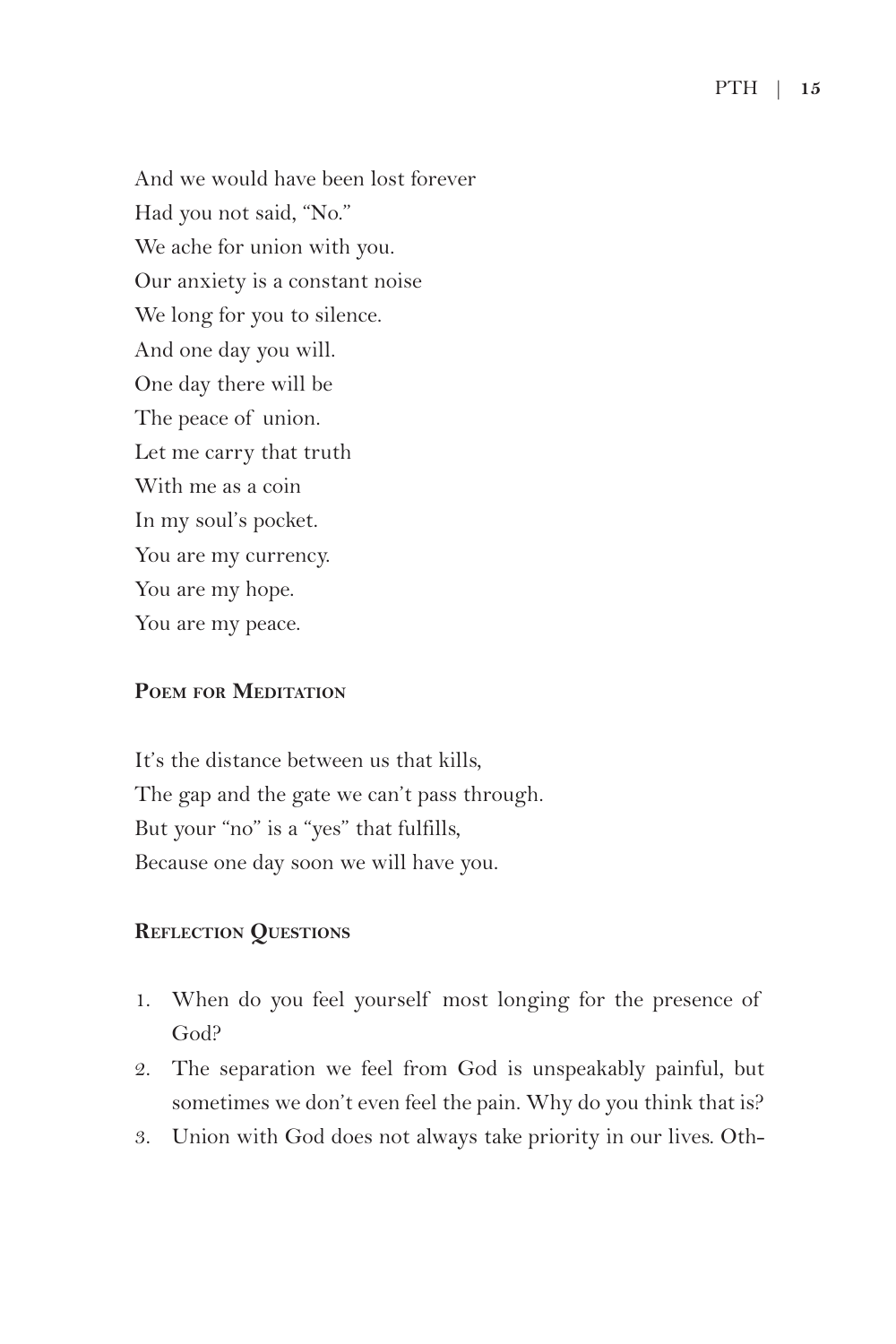er things vie for our attention and treasure. What is something you prize right now more than peaceful union with God? Start attacking it.

- 4. What passages in Scripture seem to answer the curse of separation from God? In other words, which passages seem to comfort us most with the presence of God?
- 5. Earlier in the chapter I said, "God's grace often comes guised as great trouble." Do you believe this is true? If so, what is an experience in your life that confirms it? How might this change the way we respond when bad things happen?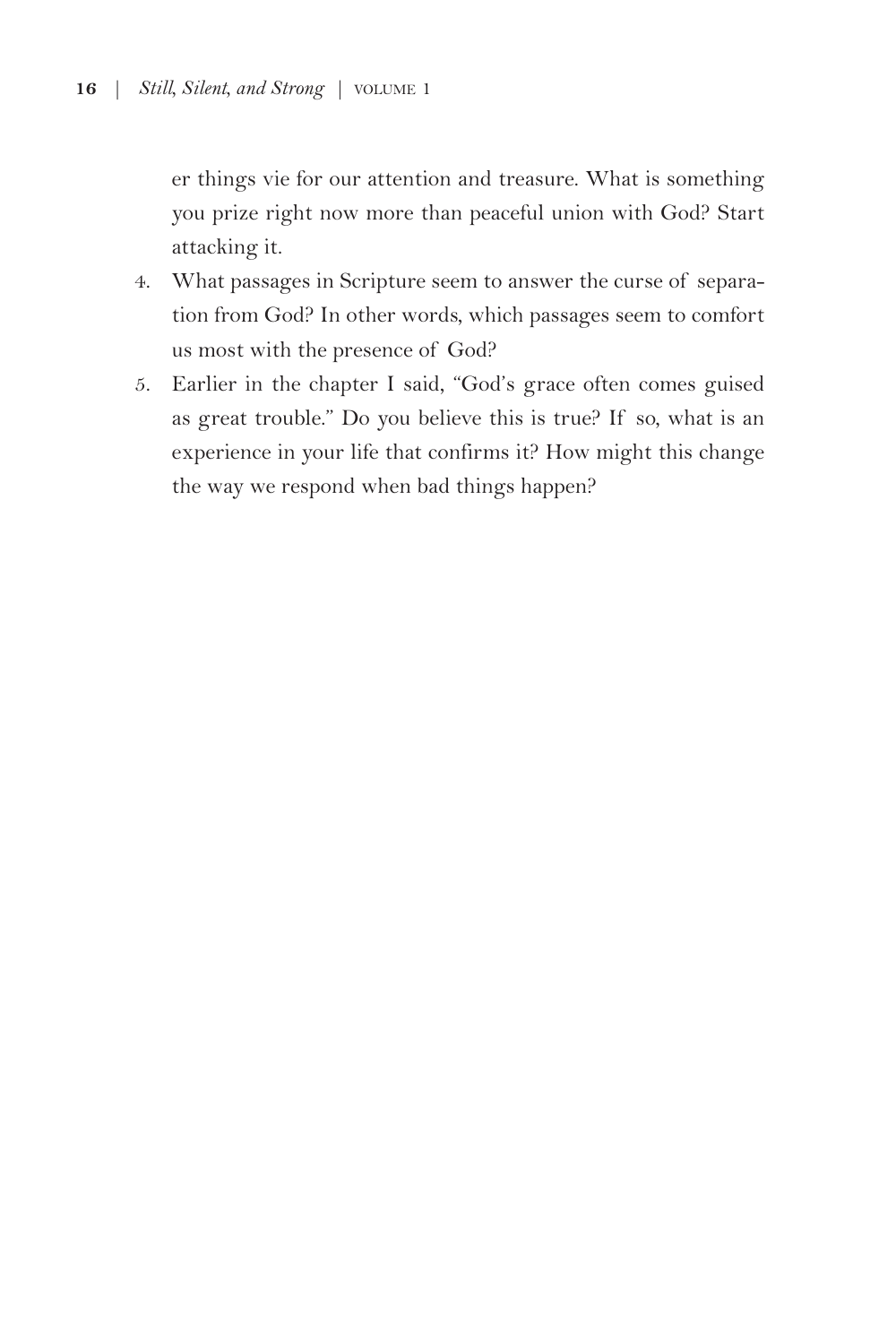# 3 The Peace of Sanctity

#### **WORDS** OF GOD

<sup>31</sup> So you shall keep my commandments and do them: I am the Lord. <sup>32</sup> And you shall not profane my holy name, that I may be sanctified among the people of Israel. I am the Lord who sanctifies you, 33 who brought you out of the land of Egypt to be your God: I am the Lord. (Leviticus 22:31–33)

### Meditation

H oliness. It's hardly a synonym for peace. And yet God repeat-edly emphasizes sanctity throughout the book of Leviticus, and throughout all of Scripture. In fact, one of God's punishments for the Israelites breaking the covenant with him was *panic* (Lev. 26:16). The loss of sanctity, of holiness, leads to the loss of peace.

Think about it with me. Holiness, sanctification, is really just another way of saying "right with God." God is holy, and so when we become holy, we become more like him.

Sin builds a brick wall between us and God. Every careless thought, every hint of ill-will, every word misspoken, every touch unkind—these are the bricks, baked hot in the fires of selfishness. And the mortar? That's the continuation. The more bricks come,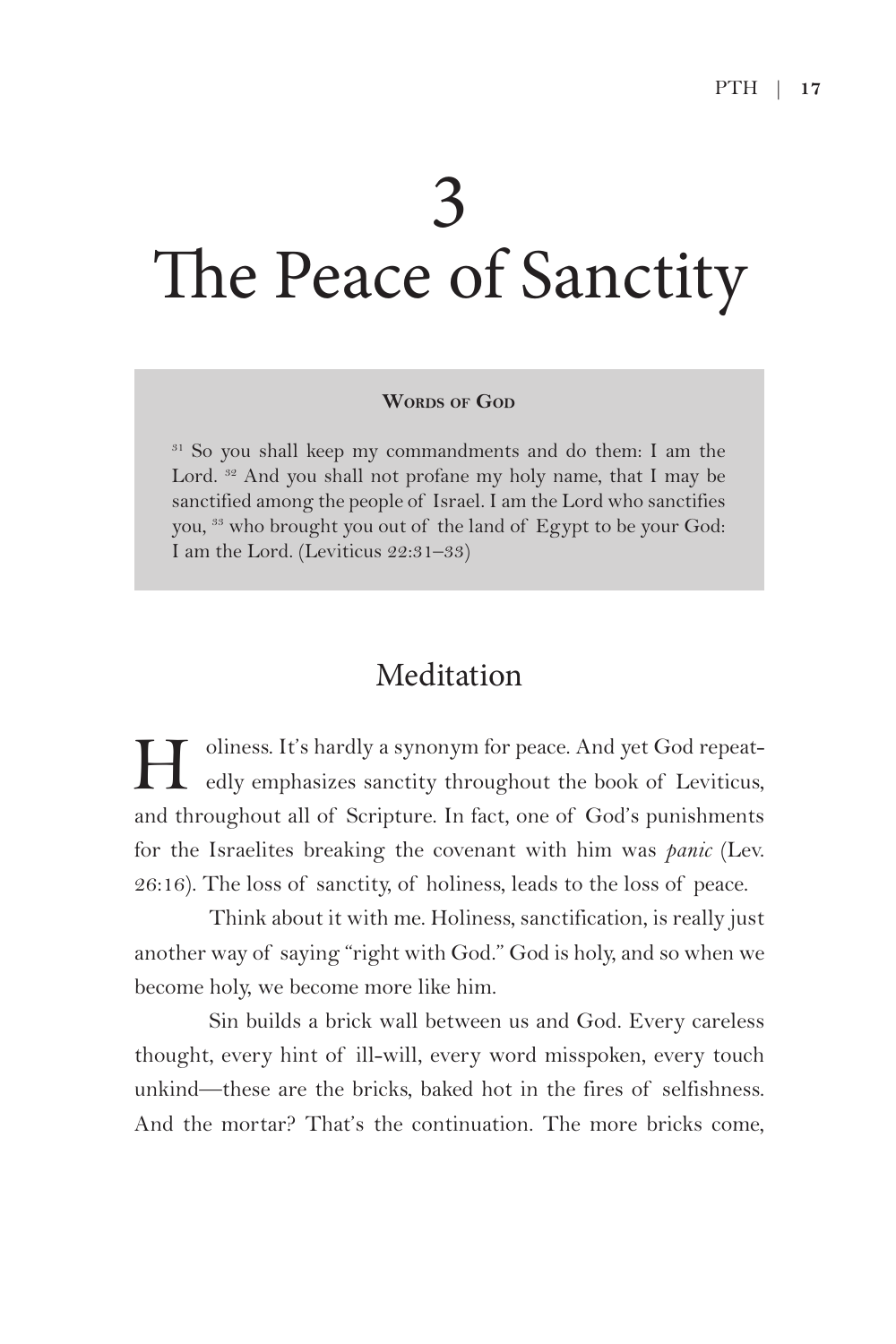the more mortar amasses. The irony of it all is that we are the wall builders. We are the ones layering up stone, our own flesh and bone. God, you see, is the sanctifier. He is the wall breaker. "I am the LORD who sanctifies you." With an ancient hammer, God walks faithfully up and down our wall on a daily basis, breaking through the stone, letting the light of himself onto the other side.

## *"With an ancient hammer, God walks faithfully up and down our wall breaking through the stone."*

He keeps breaking. We keep building. It's exhausting work. When are we going to lay down the spade and wash off the mortar? When will we sit down and rest? When God works.

The white flame of God's beauty has always flickered amidst our darkness, in the shadow of our wall. When Christ came, he burned brightly for us "while we were still sinners" (Rom. 5:8). He came onto the other side of the wall. And he spoke. It's *in* our sin that God does it all. He doesn't wait for us to be holy before he starts healing. He sets his own feet down in the mire of our rebellion. He puts his own hands around our raging body. He lifts us up when we're begging to go down. God never leaves us to ourselves. Never.

That's why he adds the little relative clause after claiming his identity as sanctifier: "who brought you out of the land of Egypt to be your God: I am the Lord." God carries us with him because he bound us in relationship with himself. We rest on his shoulders, fleeing from the bolt and chain of our every Egypt because he is *our*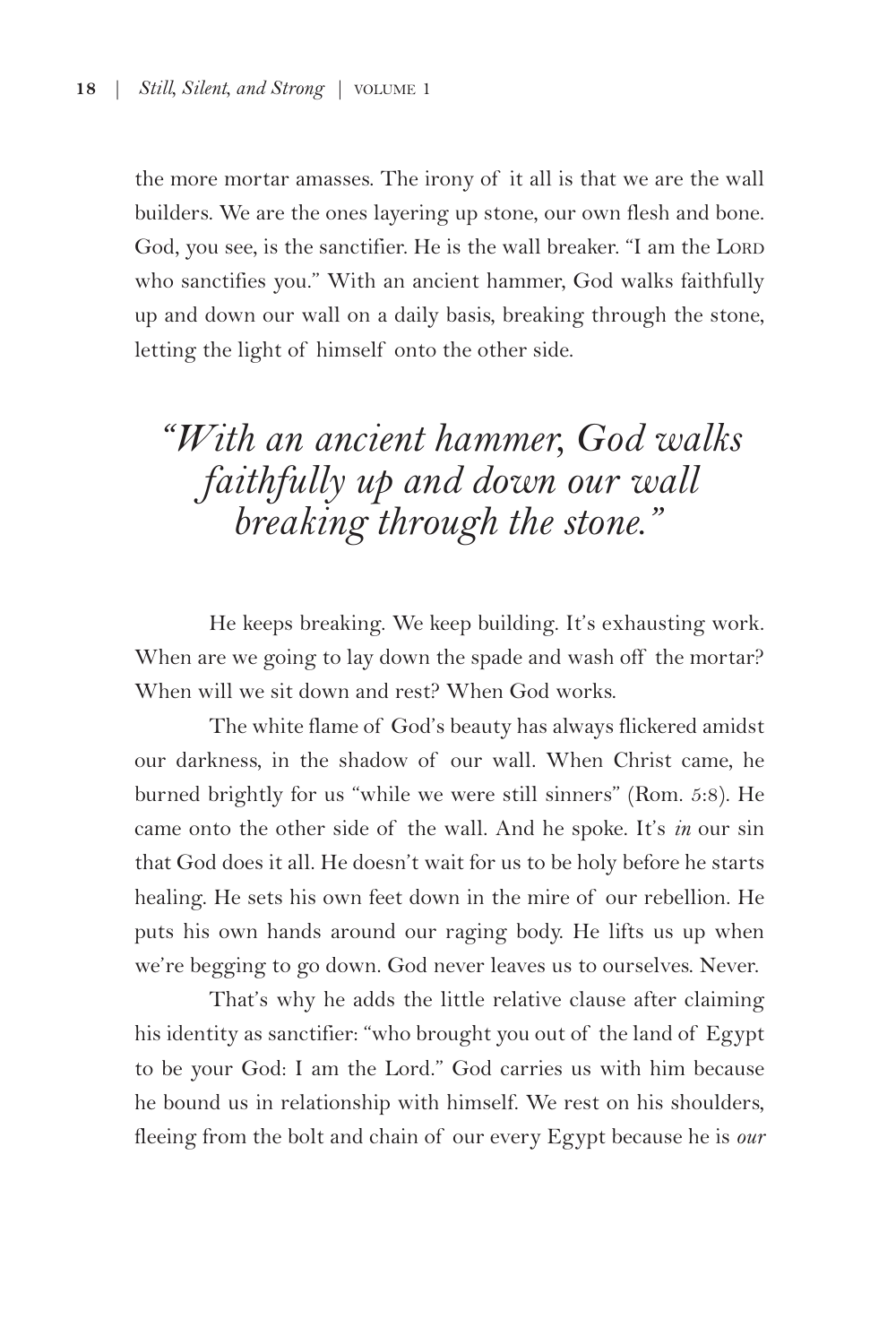God, and we are *his* people. Our relationship with him is what carries us away from bondage.

This is what happened to the Israelites. And we somehow think that is more real than what happens to us each and every day. But think of it this way: The Son of God is our freedom, and he did not show up only on a starry night in the dusty town of Bethlehem. He's always been there, with the Holy Spirit. God does not have time restrictions, and he does not change. The freedom the Israelites experienced in fleeing Egypt was linked to the pure and wild freedom we all would one day have in Christ (Gal. 5:1). Their freedom from physical bondage and our freedom from spiritual bondage are wedded by the blood of Christ. What they tasted was a shadow. What we taste is the reality.

Perhaps we struggle to believe this because our taskmasters don't carry whips and wield swords. We're oppressed not by the sweat and bones of a labor lord but by the distraction and desire of lesser things. Yet our war and our sin of wall-building is the same as the Israelites'. "For we do not wrestle against flesh and blood, but against the rulers, against the authorities, against the cosmic powers over this present darkness, against the spiritual forces of evil in the heavenly places" (Eph. 6:12). The wrestle is real. The wrestle is ancient. The freedom of God is faithful *across* generations.

The peace of sanctity that we've always sought has been faithfully given by the God of grace. Even now, at this very moment, while you hold this book in your hands, God is behind your shoulders. The Spirit has his hands full of keys to every chain that the devil and his minions have wrapped around you. Your freedom is always a finger-length away because the work of Christ is final. There's no challenging it. It's still, silent, and strong.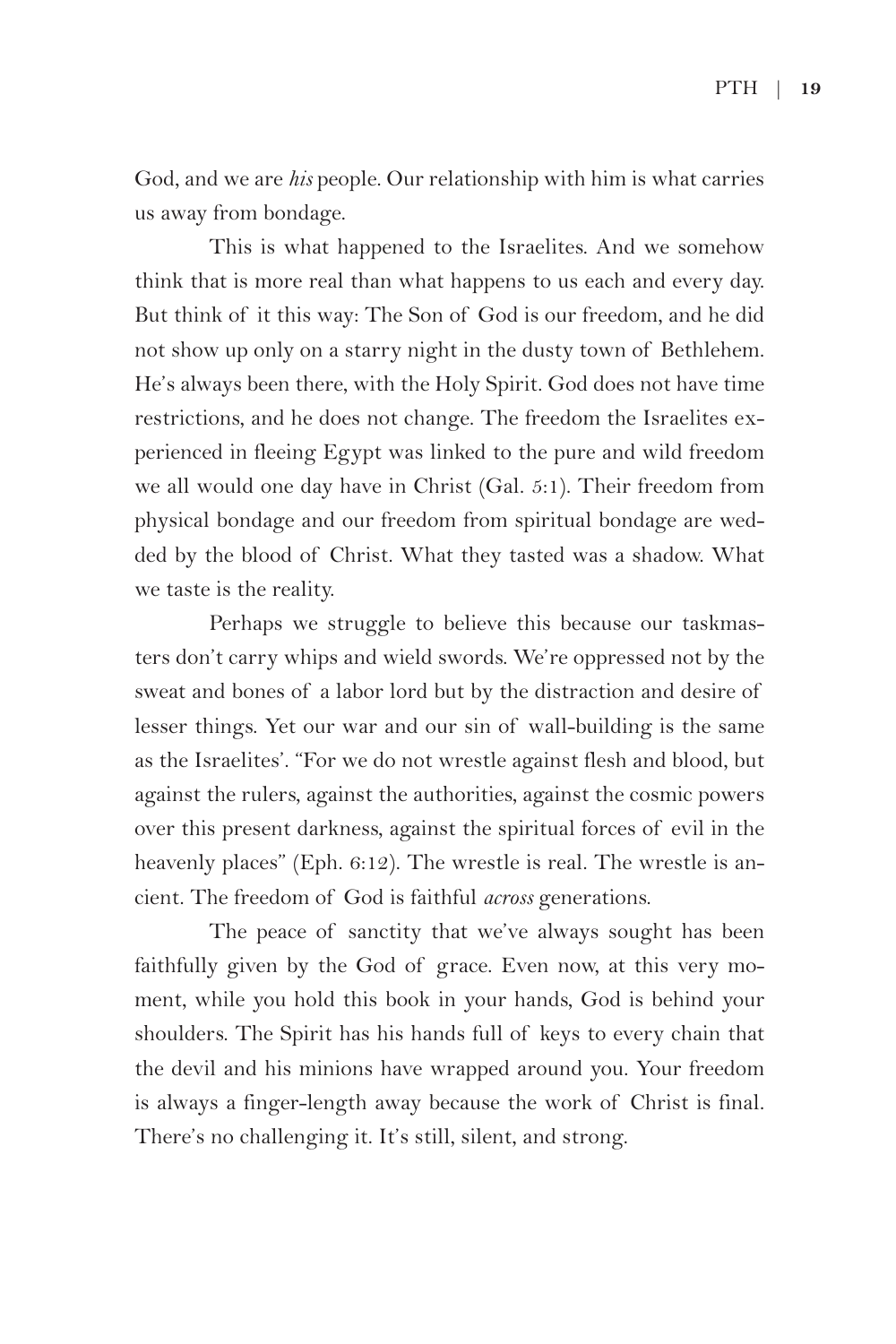So why don't we have this peace of sanctity, this peace that comes from being holy as God is holy? We're in process. And the process is not a mistake.<sup>5</sup> God has willed to work through process and relationship. He works change in us incrementally as we surrender to him and give up the lesser passions of the world. Holiness is an exercise in minimalism. As we give away all of the distractions, passions, and yearnings that can't ever satisfy us, God fills us up with more of himself. The peace of holiness comes from parting with toys and trinkets—things that hold our attention but cannot shepherd our souls or burgeon our breath-taking relationship with the God who gives himself away.

Today, I will ask God to take what is less than himself, to clear the fog and haze of temporary pleasures with the burning light of eternity. Will you do the same?

As you make that request, understand that your anxiety no matter where it comes from—is going to help you do this. God is going to use your anxious feelings to free your stubborn heart. The heart-palpitations and heat flashes and tingling limbs are going to burn away everything in your soul that is not the pure and holy peace of God. You will long for him more than anything else. And with that longing comes the peace of having exactly what you most desire, what you most need: God himself. Use your anxiety this day, my friend. Use it. And the peace of holiness will start creeping into your heart as vine shoots creep through the soil, striving toward the light. You will find it. Just bow your heart in patience.

<sup>5</sup> For more on how God works through process and relationship, see chapter 10 in *Finding God in the Ordinary* (Eugene, OR: Wipf & Stock, 2018).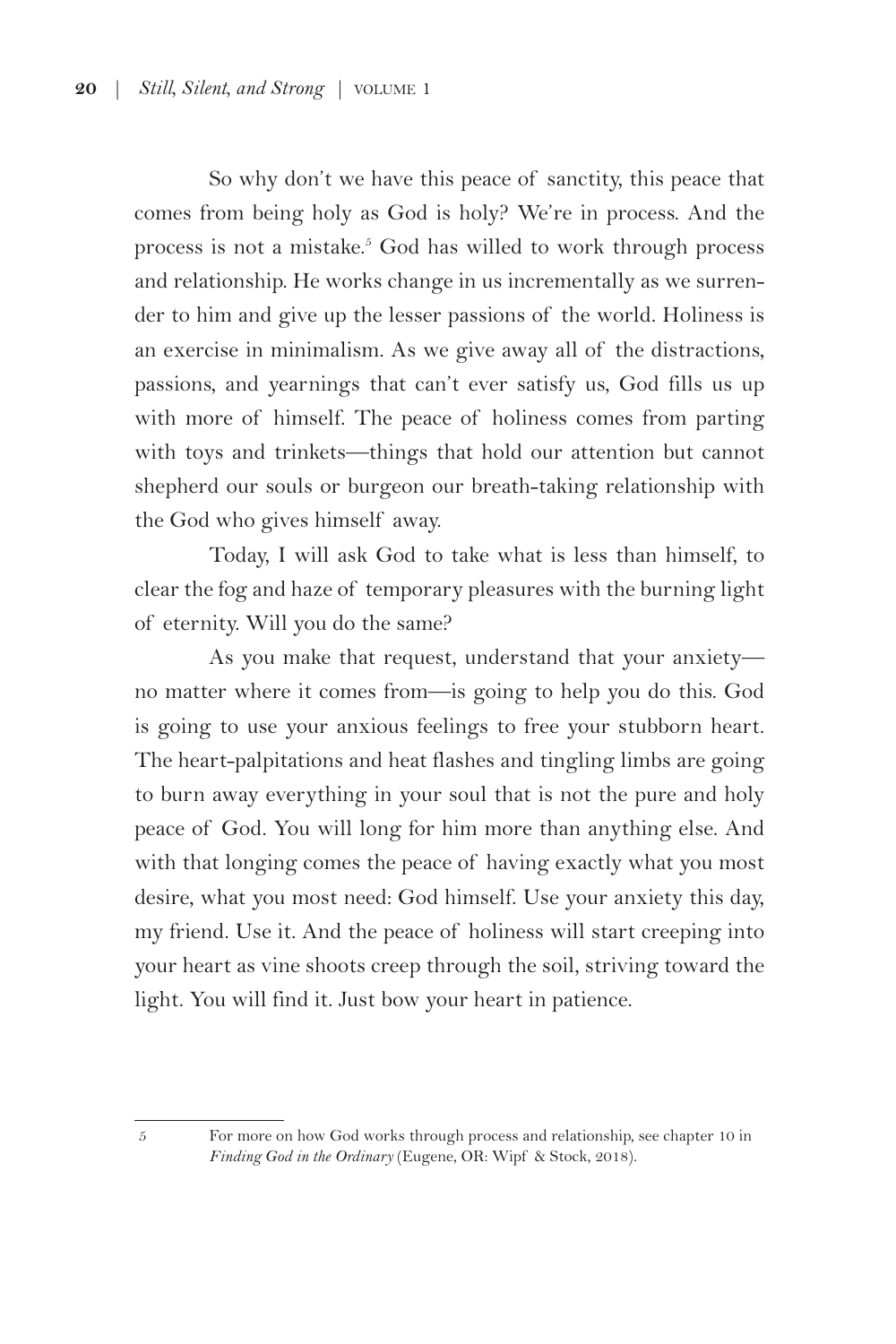#### **Prayer**

God, you are holy. Your white light would blind us If we saw it all at once. So you give it to us Ray by ray. Your history of sanctifying Is written on the pages Of every saint Who has called you Lord. Write on our pages today; Author our holiness. Use our anxiety To purge the dross of sin. Set us free again. Help us to feel the key of Christ Put in our palms by the Spirit.

#### **Poem for Meditation**

I am bound and chained and weighted. Holiness wrapped with rope and knot. Burn through the binds that I've created. Bring forth the freedom I cannot.